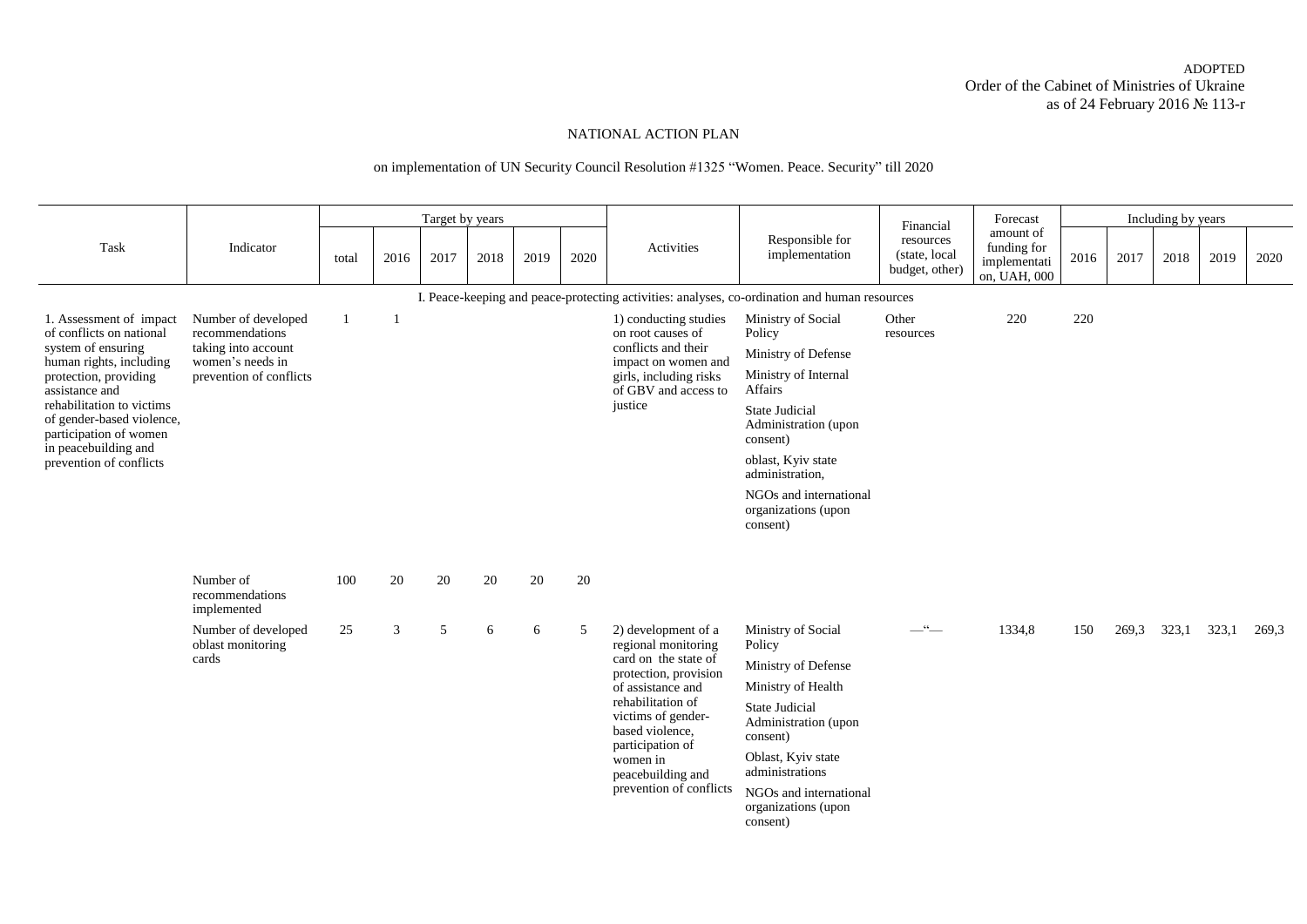|      |                                                                                        |              |                          | Target by years |      |      |      |                                                                                                                                                                                                                                                         |                                                                                                                                                                                                                                         | Financial                                          | Forecast                                                 |      |       | Including by years |      |      |
|------|----------------------------------------------------------------------------------------|--------------|--------------------------|-----------------|------|------|------|---------------------------------------------------------------------------------------------------------------------------------------------------------------------------------------------------------------------------------------------------------|-----------------------------------------------------------------------------------------------------------------------------------------------------------------------------------------------------------------------------------------|----------------------------------------------------|----------------------------------------------------------|------|-------|--------------------|------|------|
| Task | Indicator                                                                              | total        | 2016                     | 2017            | 2018 | 2019 | 2020 | Activities                                                                                                                                                                                                                                              | Responsible for<br>implementation                                                                                                                                                                                                       | resources<br>(state, local<br>budget, other)       | amount of<br>funding for<br>implementati<br>on, UAH, 000 | 2016 | 2017  | 2018               | 2019 | 2020 |
|      | Number of prepared<br>proposals to include<br>women into<br>peacebuilding<br>processes | $\mathbf{1}$ | $\overline{\phantom{a}}$ |                 |      |      |      | 3) analysis of<br>practices and<br>conditions of<br>women's<br>participation in<br>international<br>peacebuilding<br>processes, negotiation<br>groups, multilateral<br>activities on dealing<br>with internal and<br>external challenges<br>and threats | Ministry of Defense<br>Ministry of Foreign<br>Affairs<br>Ministry of Social<br>Policy<br>Administration of State<br><b>Boarder Guard Service</b><br>Ministry of Internal<br>Affairs<br>International<br>organizations (upon<br>consent) | Other<br>resources                                 | 150                                                      | 150  |       |                    |      |      |
|      | Number of developed<br>proposals                                                       | $\mathbf{1}$ |                          | $\mathbf{1}$    |      |      |      | 4) analysis of use of<br>international<br>experience, existing<br>training programmes<br>on conflict-related<br>issues, forced<br>displacement,<br>disarmament,<br>demobilization,<br>reintegration, access<br>to justice                               | Ministry of Social<br>Policy<br>Ministry of Defense<br>Ministry of Internal<br>Affairs<br><b>State Emergence</b><br>Service<br>Ministry of Education<br>and Science<br>Security Service (upon                                           | $\begin{array}{c}\n\cdot & \\ \hline\n\end{array}$ | 161,6                                                    |      | 161,6 |                    |      |      |

consent)

NGOs and international organizations (upon

consent)

\_\_\_\_\_\_\_\_\_\_\_\_\_\_\_\_\_\_\_ Total for Task 1

—"— 1866,4 520 430,9 323,1 323,1 269,3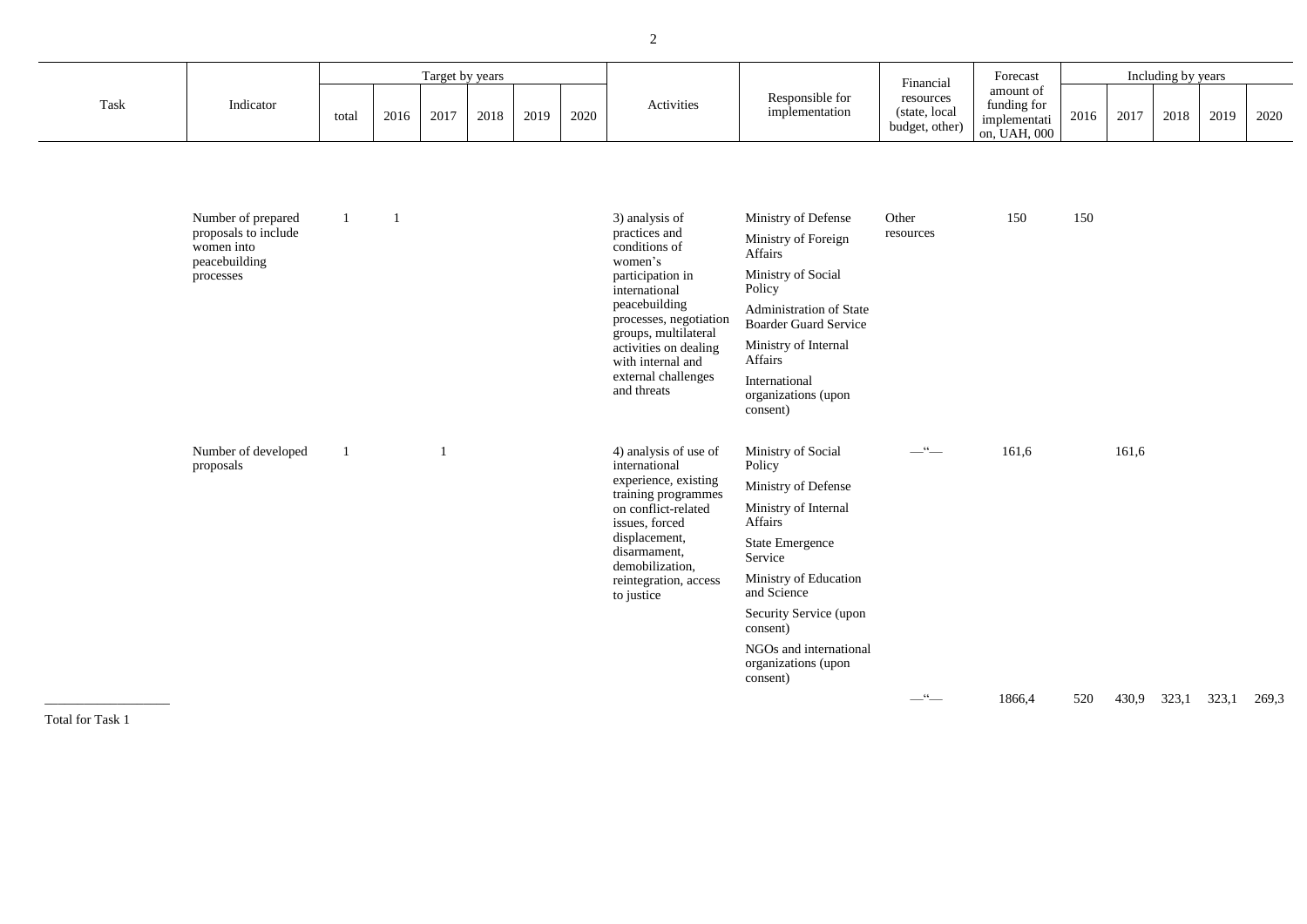| Forecast                                                 |      |      | Including by years |      |      |
|----------------------------------------------------------|------|------|--------------------|------|------|
| amount of<br>funding for<br>implementati<br>on, UAH, 000 | 2016 | 2017 | 2018               | 2019 | 2020 |
|                                                          |      |      |                    |      |      |

|                                                                                                                                      |                                                                                           |                 |                | Target by years |      |      |      |                                                                                                                                                                                                                                                                                                             |                                                                                                                                                                                         | Financial                                    | Forecast                                                 |                   |       | Including by years |       |                         |
|--------------------------------------------------------------------------------------------------------------------------------------|-------------------------------------------------------------------------------------------|-----------------|----------------|-----------------|------|------|------|-------------------------------------------------------------------------------------------------------------------------------------------------------------------------------------------------------------------------------------------------------------------------------------------------------------|-----------------------------------------------------------------------------------------------------------------------------------------------------------------------------------------|----------------------------------------------|----------------------------------------------------------|-------------------|-------|--------------------|-------|-------------------------|
| Task                                                                                                                                 | Indicator                                                                                 | total           | 2016           | 2017            | 2018 | 2019 | 2020 | Activities                                                                                                                                                                                                                                                                                                  | Responsible for<br>implementation                                                                                                                                                       | resources<br>(state, local<br>budget, other) | amount of<br>funding for<br>implementati<br>on, UAH, 000 | 2016              | 2017  | 2018               | 2019  | 2020                    |
| 2. Assessment of the<br>impact of crisis on<br>infrastructure,<br>arrangement and<br>functioning of the<br>services provision system | Number of conducted<br>needs assessments for<br>population in conflict<br>situation, %    | 100             | 100            | 100             | 100  | 100  | 100  | 1) needs assessment<br>for population in<br>conflict situation<br>regarding medical,<br>humanitarian<br>assistance, educational<br>and administrative<br>services, employment,<br>primary and<br>secondary legal aid,<br>taking into account<br>age, gender, health<br>conditions and place<br>of residence | Oblast, Kyiv state<br>administrations<br>Ministry of Health<br>Ministry of Education<br>and Science<br>Ministry of Justice<br>NGOs and international<br>organizations (upon<br>consent) | $-\frac{a}{\sqrt{a}}$                        | 112,5                                                    | 112,5             |       |                    |       |                         |
|                                                                                                                                      | Number of social<br>services needs<br>assessments for<br>population, %                    | 100             | 100            | 100             | 100  | 100  | 100  | 2) assessment of<br>population's needs in<br>social services                                                                                                                                                                                                                                                | Oblast, Kyiv state<br>administrations                                                                                                                                                   | Local budgets                                | 94                                                       | 27                | 14    | 15                 | 15,5  | 22,5                    |
|                                                                                                                                      | Number of elaborated<br>recommendations<br>Number of<br>implemented<br>recommendations, % | 100             | 20             | 20              | 20   | 20   | 20   | 25 5 5 5 5 5 3) needs assessment Ministry of Social<br>on access to medical<br>services for women<br>and men, including<br>disabled persons,<br>elderly, HIV-positive<br>persons, pregnant<br>women and minors in<br>situation of conflict<br>and post-conflict<br>period                                   | Policy<br>Ministry of Health<br>Oblast, Kyiv state<br>administrations<br>NGOs and international<br>organizations (upon<br>consent)                                                      | Local budgets<br>Other<br>resources          | $\sim$ 5<br>2692,5                                       | $\sim$ 5<br>538,5 | 538,5 | 538,5              | 538,5 | 538,5                   |
|                                                                                                                                      | Number of developed<br>recommendations                                                    | $7\phantom{.0}$ | $\mathfrak{Z}$ |                 |      |      | 3    | 4) analysis and<br>development of<br>recommendations on<br>establishment of<br>necessary<br>infrastructure, taking<br>into account girls' and                                                                                                                                                               | Ministry of Social<br>Policy<br>Oblast, Kyiv state<br>administrations<br>NGOs and international<br>organizations (upon                                                                  | Local budgets<br>Other<br>resources          | 10<br>1378                                               | 5<br>300          | 269,5 | 269,5              | 269,5 | $\mathfrak{S}$<br>269,5 |

| Local budgets                       | 94          | 27  | 14    | 15                      | 15,5  | 22,5  |
|-------------------------------------|-------------|-----|-------|-------------------------|-------|-------|
| Local budgets<br>Other<br>resources | 5<br>2692,5 | 5   |       | 538,5 538,5 538,5 538,5 |       | 538,5 |
|                                     |             |     |       |                         |       |       |
|                                     |             |     |       |                         |       |       |
| Local budgets                       | 10          | 5   |       |                         |       | 5     |
| Other                               | 1378        | 300 | 269,5 | 269,5                   | 269,5 | 269,5 |

boy's, men's and

consent)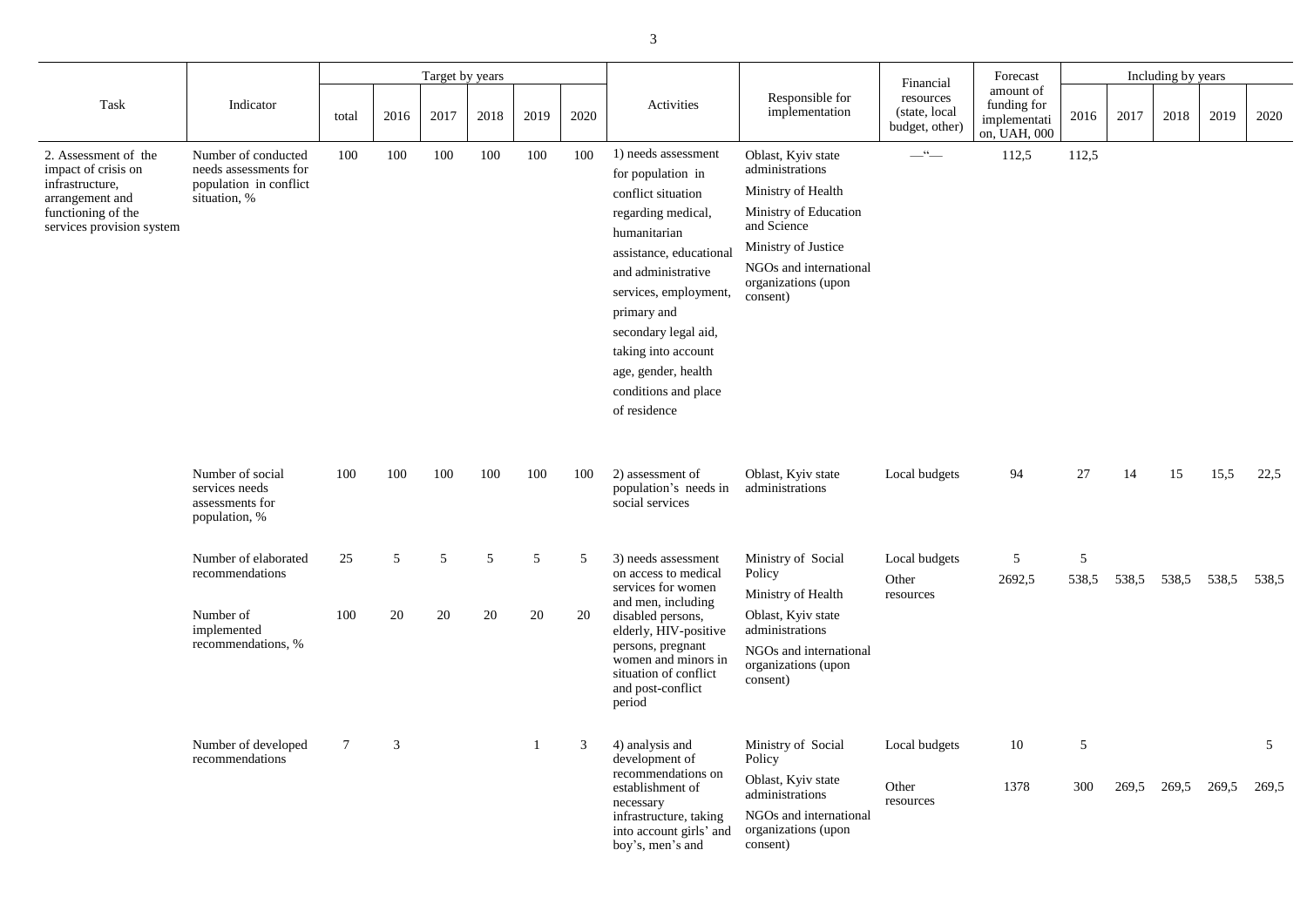| Forecast                                                 |      |      | Including by years |      |      |  |
|----------------------------------------------------------|------|------|--------------------|------|------|--|
| amount of<br>funding for<br>implementati<br>on, UAH, 000 | 2016 | 2017 | 2018               | 2019 | 2020 |  |
| 109                                                      | 37   | 14   | 15                 | 15,5 | 27,5 |  |
| 4183                                                     | 951  | 808  | 808                | 808  | 808  |  |

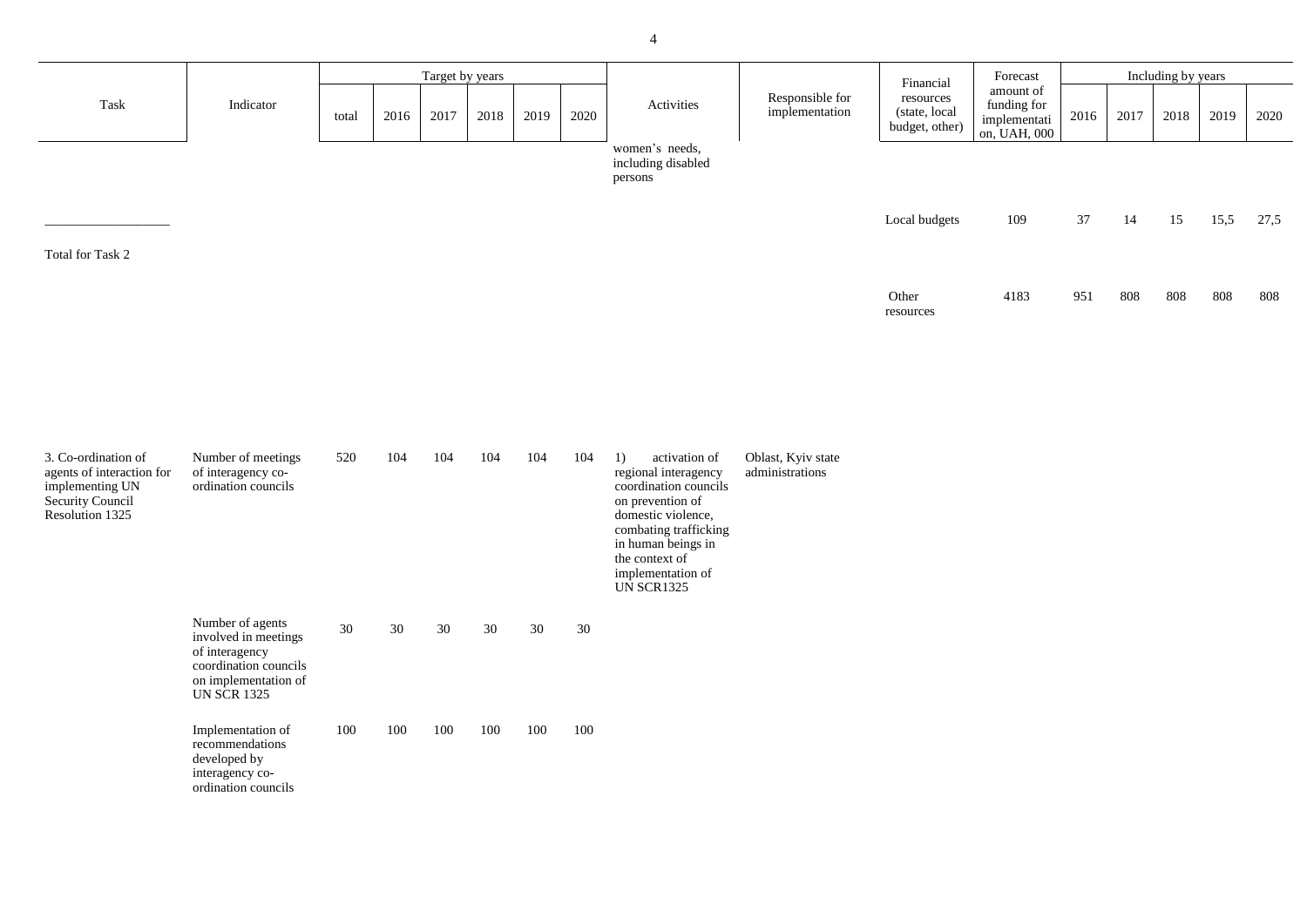| Forecast                                                 |      |      | Including by years |      |      |
|----------------------------------------------------------|------|------|--------------------|------|------|
| amount of<br>funding for<br>implementati<br>on, UAH, 000 | 2016 | 2017 | 2018               | 2019 | 2020 |
| 101                                                      | 27,7 | 27.7 | 15,2               | 15.2 | 15,2 |

|      |                                      |       |      | Target by years |                       |                                |             |                                                            |                                                                | Financial                                    | Forecast                                                 |      |      | Including by years |      |      |
|------|--------------------------------------|-------|------|-----------------|-----------------------|--------------------------------|-------------|------------------------------------------------------------|----------------------------------------------------------------|----------------------------------------------|----------------------------------------------------------|------|------|--------------------|------|------|
| Task | Indicator                            | total | 2016 | 2017            | 2018                  | 2019                           | 2020        | Activities                                                 | Responsible for<br>implementation                              | resources<br>(state, local<br>budget, other) | amount of<br>funding for<br>implementati<br>on, UAH, 000 | 2016 | 2017 | 2018               | 2019 | 2020 |
|      | Number of conducted<br>meetings      | 10    | 2    | $\overline{2}$  | 2                     | $\overline{2}$                 | 2           | 2) support the<br>activities of                            | Ministry of Social<br>Policy                                   | Other<br>resources                           | 101                                                      | 27,7 | 27,7 | 15,2               | 15,2 | 15,2 |
|      |                                      |       |      |                 |                       |                                |             | interagency working<br>group and co-<br>ordination between | Ministry of Youth and<br>Sport                                 |                                              |                                                          |      |      |                    |      |      |
|      |                                      |       |      |                 |                       |                                |             | agents of interaction<br>on the implementation             | Administration of State<br><b>Boarder Guard Service</b>        |                                              |                                                          |      |      |                    |      |      |
|      |                                      |       |      |                 |                       |                                |             | of UN SCR 1325                                             | Ministry of Internal<br>Affairs                                |                                              |                                                          |      |      |                    |      |      |
|      |                                      |       |      |                 |                       | Ministry of Foreign<br>Affairs |             |                                                            |                                                                |                                              |                                                          |      |      |                    |      |      |
|      |                                      |       |      |                 |                       |                                |             | Ministry of Justice                                        |                                                                |                                              |                                                          |      |      |                    |      |      |
|      |                                      |       |      |                 | Ministry of Education |                                | and Science |                                                            |                                                                |                                              |                                                          |      |      |                    |      |      |
|      |                                      |       |      |                 |                       |                                |             | Ministry of Defense                                        |                                                                |                                              |                                                          |      |      |                    |      |      |
|      |                                      |       |      |                 |                       |                                |             |                                                            | <b>State Emergency</b><br>Service                              |                                              |                                                          |      |      |                    |      |      |
|      |                                      |       |      |                 |                       |                                |             | <b>State Judicial</b><br>Administration )upon<br>consent)  |                                                                |                                              |                                                          |      |      |                    |      |      |
|      |                                      |       |      |                 |                       |                                |             |                                                            | Security Service (upon<br>consent)                             |                                              |                                                          |      |      |                    |      |      |
|      |                                      |       |      |                 |                       |                                |             |                                                            | NGOs and international<br>organizations (upon<br>consent)      |                                              |                                                          |      |      |                    |      |      |
|      | Number of GBV cases<br>considered, % | 100   | 100  | 100             | 100                   | 100                            | 100         | 3) ensuring the<br>appropriate response to Affairs         | Ministry of Internal                                           |                                              |                                                          |      |      |                    |      |      |
|      |                                      |       |      |                 |                       |                                |             | GBV cases in the ATO                                       | Ministry of Defense                                            |                                              |                                                          |      |      |                    |      |      |
|      |                                      |       |      |                 |                       |                                |             | areas and areas with<br>large numbers of IDPs              | <b>Administration of State</b><br><b>Boarder Guard Service</b> |                                              |                                                          |      |      |                    |      |      |
|      |                                      |       |      |                 |                       |                                |             |                                                            | Ministry of Social<br>Policy                                   |                                              |                                                          |      |      |                    |      |      |
|      |                                      |       |      |                 |                       |                                |             |                                                            | Security Service (upon<br>consent)                             |                                              |                                                          |      |      |                    |      |      |
|      |                                      |       |      |                 |                       |                                |             |                                                            | Oblast, Kyiv state<br>administrations                          |                                              |                                                          |      |      |                    |      |      |
|      |                                      |       |      |                 |                       |                                |             |                                                            | NGOs and international<br>organizations (upon<br>consent)      |                                              |                                                          |      |      |                    |      |      |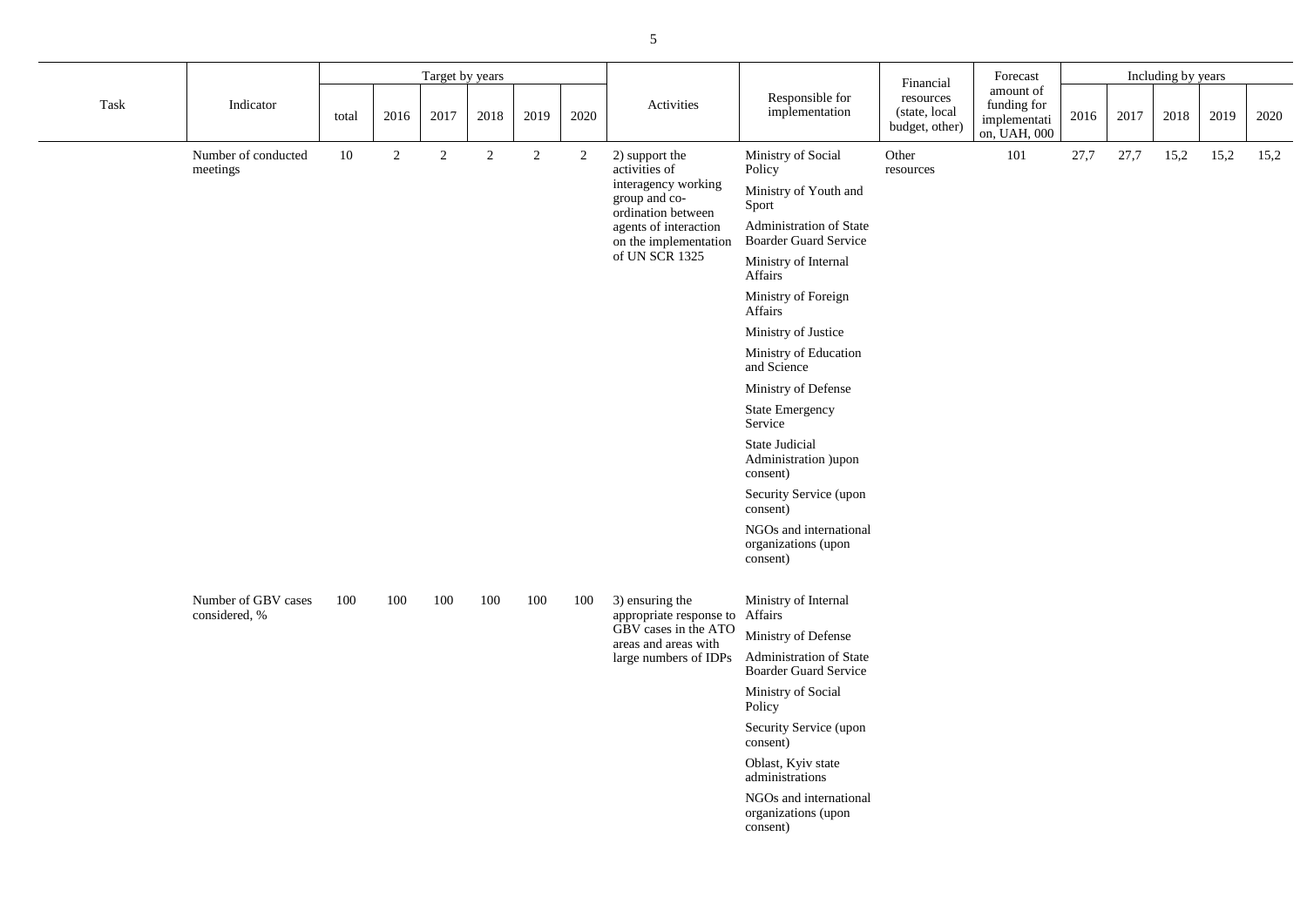| Financial                                    | Forecast                                                 |       |       | Including by years |       |      |
|----------------------------------------------|----------------------------------------------------------|-------|-------|--------------------|-------|------|
| resources<br>(state, local<br>budget, other) | amount of<br>funding for<br>implementati<br>on, UAH, 000 | 2016  | 2017  | 2018               | 2019  | 2020 |
| Local budgets                                | 1087,5                                                   | 261,5 | 260.5 | 171                | 171.5 | 223  |

\_\_\_\_\_\_\_\_\_\_\_\_\_\_\_\_\_\_\_

Total for Task 3

|                                                          |       |      | Target by years |      |      |      |                                                                                                                                                                                                                    |                                                                 | Financial                                    | Forecast                                                 |       |       | Including by years |       |      |
|----------------------------------------------------------|-------|------|-----------------|------|------|------|--------------------------------------------------------------------------------------------------------------------------------------------------------------------------------------------------------------------|-----------------------------------------------------------------|----------------------------------------------|----------------------------------------------------------|-------|-------|--------------------|-------|------|
| Indicator                                                | total | 2016 | 2017            | 2018 | 2019 | 2020 | Activities                                                                                                                                                                                                         | Responsible for<br>implementation                               | resources<br>(state, local<br>budget, other) | amount of<br>funding for<br>implementati<br>on, UAH, 000 | 2016  | 2017  | 2018               | 2019  | 2020 |
| Number of<br>implemented social<br>projects              | 125   | 25   | 25              | 25   | 25   | 25   | 4) social contracting<br>for implementation of<br>programmes and<br>projects aimed at<br>combating GBV,<br>assistance to victims of<br>conflicts, ensuring<br>gender equality during<br>the conflict<br>management | Oblast, Kyiv state<br>administrations                           | Local budgets                                | 1087,5                                                   | 261,5 | 260,5 | 171                | 171,5 | 223  |
| Number of social<br>services provided<br>within projects | 12500 | 2500 | 2500            | 2500 | 2500 | 2500 |                                                                                                                                                                                                                    | NGOs and international<br>organizations (upon<br>consent)       |                                              |                                                          |       |       |                    |       |      |
|                                                          |       |      |                 |      |      |      |                                                                                                                                                                                                                    |                                                                 | Local budgets                                | 1087,5                                                   | 261,5 | 260,5 | 171                | 171,5 | 223  |
|                                                          |       |      |                 |      |      |      |                                                                                                                                                                                                                    |                                                                 | Other<br>resources                           | 101                                                      | 27,7  | 27,7  | 15,2               | 15,2  | 15,2 |
| Number of developed<br>training programmes               | 8     |      | $\overline{2}$  | 2    | 2    |      | development of<br>1)<br>training courses on the<br>implementation of UN                                                                                                                                            | Ministry of Defense<br>Ministry of Internal<br>$\Lambda$ ffoire | Other<br>resources                           | 97,5                                                     | 97,5  |       |                    |       |      |

 $\operatorname{Task}$ 

| Local budgets      | 1087,5 | 261,5 260,5 171 171,5 223 |  |                          |  |
|--------------------|--------|---------------------------|--|--------------------------|--|
| Other<br>resources | 101    |                           |  | 27,7 27,7 15,2 15,2 15,2 |  |

| 4. Organization of<br>trainings for specialists | Number of developed<br>training programmes | 8 | 2 | $\overline{2}$ | 2 | development of<br>training courses on the                           | Ministry of Defense                           | Other<br>resources |
|-------------------------------------------------|--------------------------------------------|---|---|----------------|---|---------------------------------------------------------------------|-----------------------------------------------|--------------------|
|                                                 |                                            |   |   |                |   | implementation of UN<br>SCR 1325, gender                            | Ministry of Internal<br>Affairs               |                    |
|                                                 |                                            |   |   |                |   | aspects of addressing<br>forced displacement,                       | <b>State Emergency</b><br>Service             |                    |
|                                                 |                                            |   |   |                |   | disarmament,<br>mediation,<br>demobilization,                       | Ministry of Social<br>Policy                  |                    |
|                                                 |                                            |   |   |                |   | reintegration, access to<br>justice, with the                       | Ministry of Education<br>and Science          |                    |
|                                                 |                                            |   |   |                |   | purpose to include the<br>developed programmes<br>into curricula of | Security Service (upon<br>consent)            |                    |
|                                                 |                                            |   |   |                |   | security and defense<br>higher educational                          | NGOs and international<br>organizations (upon |                    |
|                                                 |                                            |   |   |                |   | institutions, as well as<br>re-training courses                     | consent)                                      |                    |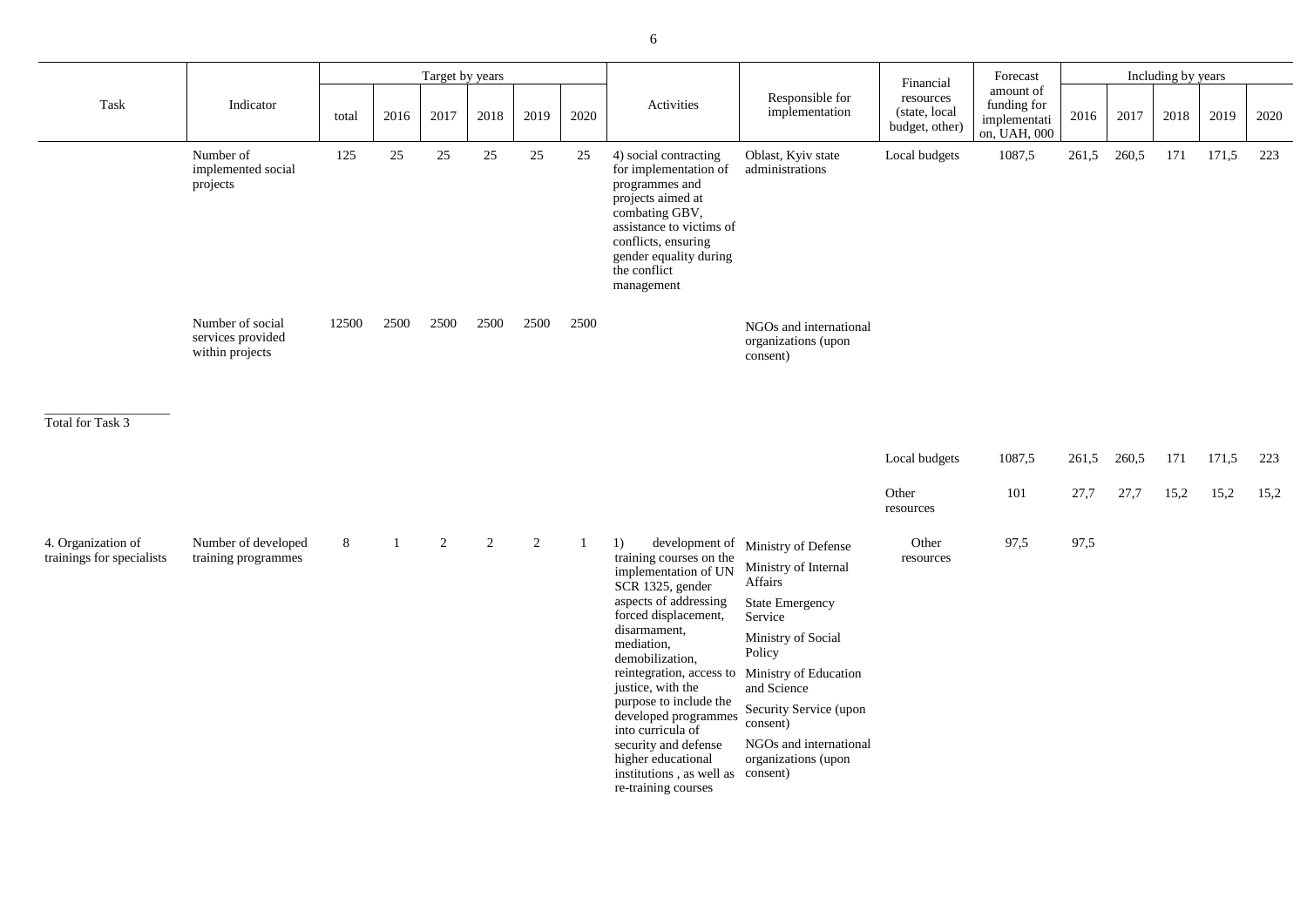| Financial                                     | Forecast                                                 |      |      | Including by years |      |      |  |
|-----------------------------------------------|----------------------------------------------------------|------|------|--------------------|------|------|--|
| resources<br>(state, local)<br>budget, other) | amount of<br>funding for<br>implementati<br>on, UAH, 000 | 2016 | 2017 | 2018               | 2019 | 2020 |  |
| Local budgets                                 | 47,5                                                     | 8.7  | 12,7 | 8.7                | 8.7  | 8,7  |  |

|      |                                                                            |       |      | Target by years |      |      |      |                                                                                                                                                                                |                                                           | Financial                                    | Forecast                                                 | Including by years |      |      |      |      |
|------|----------------------------------------------------------------------------|-------|------|-----------------|------|------|------|--------------------------------------------------------------------------------------------------------------------------------------------------------------------------------|-----------------------------------------------------------|----------------------------------------------|----------------------------------------------------------|--------------------|------|------|------|------|
| Task | Indicator                                                                  | total | 2016 | 2017            | 2018 | 2019 | 2020 | Activities                                                                                                                                                                     | Responsible for<br>implementation                         | resources<br>(state, local<br>budget, other) | amount of<br>funding for<br>implementati<br>on, UAH, 000 | 2016               | 2017 | 2018 | 2019 | 2020 |
|      | Number of conducted                                                        | 64    | 13   | 13              | 13   | 13   | 12   | 2) trainings for armed                                                                                                                                                         | Ministry of Defense                                       | Local budgets                                | 47,5                                                     | 8,7                | 12,7 | 8,7  | 8,7  | 8,7  |
|      | trainings                                                                  |       |      |                 |      |      |      | forces and law<br>enforcement<br>personnel, including                                                                                                                          | Ministry of Internal<br>Affairs                           |                                              |                                                          |                    |      |      |      |      |
|      |                                                                            |       |      |                 |      |      |      | managers, on applying<br>the positive tools in                                                                                                                                 | <b>State Emergency</b><br>Service                         |                                              |                                                          |                    |      |      |      |      |
|      |                                                                            |       |      |                 |      |      |      | their work as well as<br>on the issues of<br>combating sexual                                                                                                                  | Administration of State<br><b>Boarder Guard Service</b>   |                                              |                                                          |                    |      |      |      |      |
|      |                                                                            |       |      |                 |      |      |      | violence in conflict<br>situation, SOPs for                                                                                                                                    | Ministry of Social<br>Policy                              |                                              |                                                          |                    |      |      |      |      |
|      |                                                                            |       |      |                 |      |      |      | protective and<br>rehabilitative<br>measures for women                                                                                                                         | Ministry of Education<br>and Science                      |                                              |                                                          |                    |      |      |      |      |
|      |                                                                            |       |      |                 |      |      |      | affected by conflicts                                                                                                                                                          | Ministry of Health                                        |                                              |                                                          |                    |      |      |      |      |
|      |                                                                            |       |      |                 |      |      |      | and crisis, prevention<br>of HIV/AIDS                                                                                                                                          | Security Service (upon<br>consent)                        |                                              |                                                          |                    |      |      |      |      |
|      |                                                                            |       |      |                 |      |      |      |                                                                                                                                                                                | Ministry of Justice                                       |                                              |                                                          |                    |      |      |      |      |
|      |                                                                            |       |      |                 |      |      |      |                                                                                                                                                                                | Oblast, Kyiv state<br>administrations                     |                                              |                                                          |                    |      |      |      |      |
|      |                                                                            |       |      |                 |      |      |      |                                                                                                                                                                                | NGOs and international<br>organizations (upon<br>consent) |                                              |                                                          |                    |      |      |      |      |
|      | Number of trained<br>persons who will be<br>sent to the ATO areas,<br>$\%$ | 50    | 10   | 10              | 10   | 10   | 10   |                                                                                                                                                                                |                                                           | Other<br>resources                           | 825                                                      | 825                |      |      |      |      |
|      | Number of trainings                                                        | 160   | 32   | 32              | 32   | 32   | 32   | trainings for<br>2)<br>representatives of                                                                                                                                      | Oblast, Kyiv state<br>administrations                     | Local budgets                                | 172,2                                                    | 65                 | 26,8 | 30,3 | 21,8 | 28,3 |
|      | Number of trained<br>persons                                               | 4500  | 900  | 900             | 900  | 900  | 900  | local authorities and<br>civil servants on the<br>implementation of<br><b>UN SCR 1325,</b><br>including prevention<br>and resolving of<br>conflicts, referral<br>mechanism for | NGOs and international<br>organizations (upon<br>consent) | Other<br>resources                           | 210                                                      | 60,5               | 60,5 | 38   | 25,5 | 25,5 |

provision of

| Other<br>resources | 825   | 825  |      |      |      |      |
|--------------------|-------|------|------|------|------|------|
| Local budgets      | 172,2 | 65   | 26,8 | 30,3 | 21,8 | 28,3 |
| Other              | 210   | 60,5 | 60,5 | 38   | 25,5 | 25,5 |

assistance to victims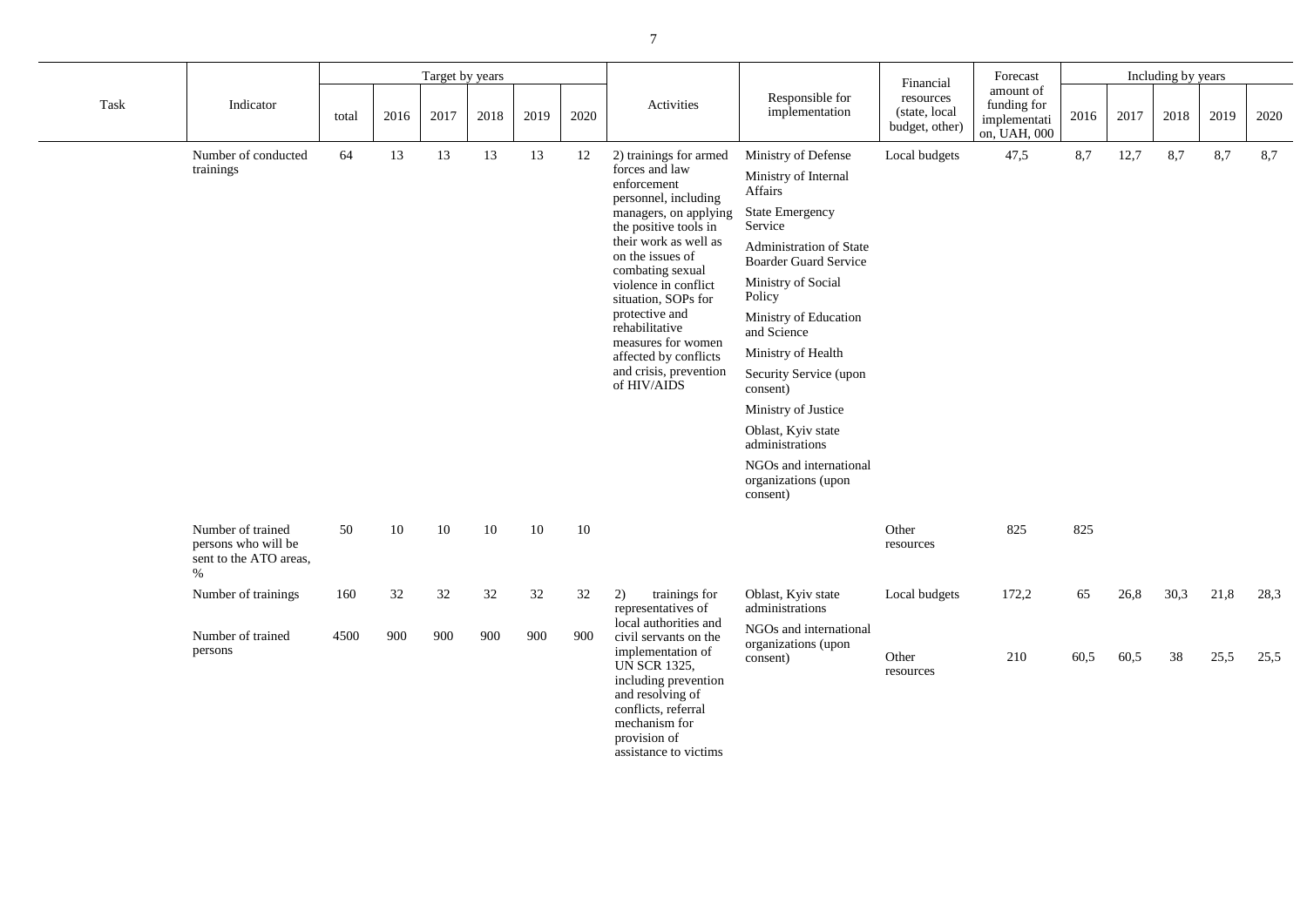| Financial                                     | Forecast                                                 |       |      | Including by years |      |       |
|-----------------------------------------------|----------------------------------------------------------|-------|------|--------------------|------|-------|
| resources<br>(state, local)<br>budget, other) | amount of<br>funding for<br>implementati<br>on, UAH, 000 | 2016  | 2017 | 2018               | 2019 | 2020  |
| Local budgets                                 | 484,8                                                    | 134,4 | 75.2 | 92,3               | 79.7 | 103.2 |

|      |                     | Target by years |      |      |        |      |      |                                                                                                                                                                                                                                                                                                                                                                                                                                                  |                                                                                                                                                                                                                 | Financial                                    | Forecast                                                 | Including by years |      |                |      |       |
|------|---------------------|-----------------|------|------|--------|------|------|--------------------------------------------------------------------------------------------------------------------------------------------------------------------------------------------------------------------------------------------------------------------------------------------------------------------------------------------------------------------------------------------------------------------------------------------------|-----------------------------------------------------------------------------------------------------------------------------------------------------------------------------------------------------------------|----------------------------------------------|----------------------------------------------------------|--------------------|------|----------------|------|-------|
| Task | Indicator           | total           | 2016 | 2017 | 2018   | 2019 | 2020 | Activities                                                                                                                                                                                                                                                                                                                                                                                                                                       | Responsible for<br>implementation                                                                                                                                                                               | resources<br>(state, local<br>budget, other) | amount of<br>funding for<br>implementati<br>on, UAH, 000 | 2016               | 2017 | 2018           | 2019 | 2020  |
|      | Number of trainings | 163             | 33   | 31   | 33     | 31   | 35   | 4) trainings for social<br>service providers,<br>psychologists, legal<br>specialists, medical<br>specialists,<br>representatives of<br>NGOs, volunteers on<br>the provision of<br>gender-sensitive<br>social services,<br>prevention and<br>combating all forms<br>of violence against<br>women, assistance to<br>those affected by<br>conflicts, sexual<br>violence, taking into<br>account special needs<br>of disabled and<br>elderly persons | Ministry of Social<br>Policy<br>Ministry of Health<br>Ministry of Education<br>and Science<br>Oblast, Kyiv state<br>administrations<br>NGOs and international<br>organizations (upon<br>consent)                | Local budgets                                | 484,8                                                    | 134,4              | 75,2 | 92,3           | 79,7 | 103,2 |
|      |                     |                 |      |      |        |      |      |                                                                                                                                                                                                                                                                                                                                                                                                                                                  |                                                                                                                                                                                                                 | Other<br>resources                           | 27,5                                                     | 5,5                | 5,5  | 5,5            | 5,5  | 5,5   |
|      | $-$ " $-$           | 125             | 25   | 25   | $25\,$ | 25   | 25   | 5) trainings for<br>teachers and parents<br>on special issues of<br>life security of boys<br>and girls, including<br>avoiding risks related<br>to explosive remnants,<br>psychological<br>assistance to girls and<br>boys affected by<br>conflicts                                                                                                                                                                                               | Ministry of Education<br>and Science<br><b>State Emergence</b><br>Service<br>Ministry of Social<br>Policy<br>Oblast, Kyiv state<br>administrations<br>NGOs and international<br>organizations (upon<br>consent) | Local budgets                                | 112,1                                                    | 7,1                |      | $\overline{2}$ | 2    | 100   |

| 27,5 5,5 5,5 5,5 5,5 5,5 |  |  |  |
|--------------------------|--|--|--|
|                          |  |  |  |
|                          |  |  |  |

| 112,1<br>Local budgets | 100 |
|------------------------|-----|
|------------------------|-----|

| Number of trained | 3750 | 750 | 750 | 750 | 750 | 750 | Other  |
|-------------------|------|-----|-----|-----|-----|-----|--------|
| persons           |      |     |     |     |     |     | resour |

┱

resources

┱

| 50 | 10 10 10 | 10 10 |  |
|----|----------|-------|--|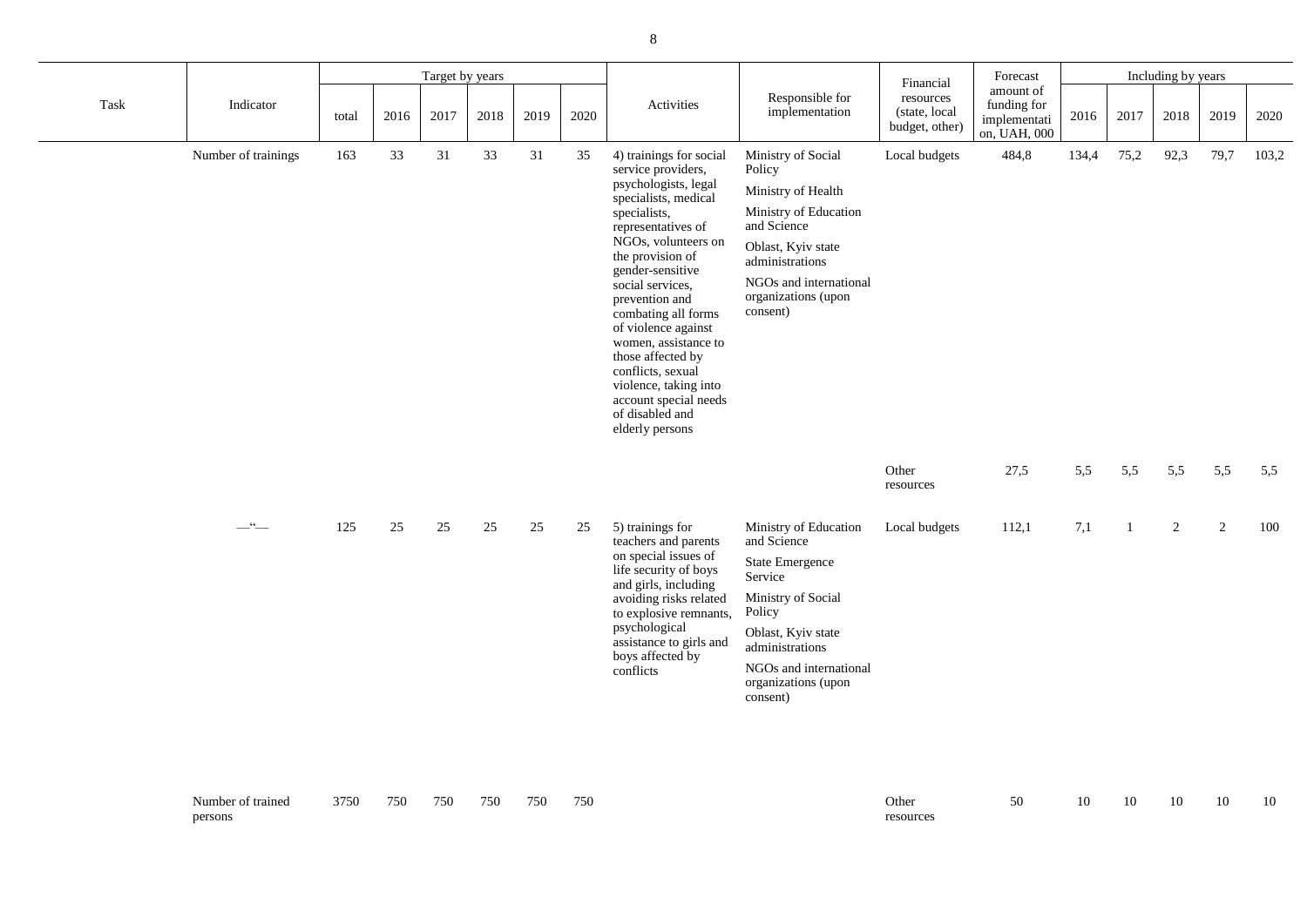Number of trained

women who participated in peacebuilding activities

|       | Target by years |                |                |                                               |                | Financial                              | Forecast                                                  | Including by years                           |                                                          |        |       |       |       |       |  |
|-------|-----------------|----------------|----------------|-----------------------------------------------|----------------|----------------------------------------|-----------------------------------------------------------|----------------------------------------------|----------------------------------------------------------|--------|-------|-------|-------|-------|--|
| total | 2016            | 2017           | 2018           | 2019                                          | 2020           | Activities                             | Responsible for<br>implementation                         | resources<br>(state, local<br>budget, other) | amount of<br>funding for<br>implementati<br>on, UAH, 000 | 2016   | 2017  | 2018  | 2019  | 2020  |  |
| 150   | 30              | 30             | 30             | 30                                            | 30             | 6) conducting<br>trainings on theory   | Ministry of Social<br>Policy                              | Local budgets                                | 6                                                        |        |       | 1,2   | 1,3   | 1,4   |  |
|       |                 |                |                |                                               |                | and practice of<br>peacebuilding,      | Ministry of Defense                                       |                                              |                                                          |        |       |       |       |       |  |
|       |                 |                |                |                                               |                | reconciliation and<br>participation in | Ministry of Internal<br>Affairs                           |                                              |                                                          |        |       |       |       |       |  |
| 15    | $\mathfrak{Z}$  | $\overline{3}$ | $\mathfrak{Z}$ | 3                                             | 3              | peacebuilding<br>processes for women   | Ministry of Foreign<br>Affairs                            | Other<br>resources                           | 135                                                      | 45     | 45    | 45    |       |       |  |
|       |                 |                |                | involved in resolving<br>conflicts and crisis | situations, in | Security Service (upon<br>consent)     | інші джерела                                              |                                              |                                                          |        |       |       |       |       |  |
|       |                 |                |                |                                               |                | peacekeeping<br>personnel and forces,  | Oblast, Kyiv state<br>administrations                     |                                              |                                                          |        |       |       |       |       |  |
|       |                 |                |                |                                               |                | negotiation processes<br>etc.          | NGOs and international<br>organizations (upon<br>consent) |                                              |                                                          |        |       |       |       |       |  |
|       |                 |                |                |                                               |                |                                        |                                                           | Local budgets                                | 822,6                                                    | 216,2  | 116,8 | 134,5 | 113,5 | 241,6 |  |
|       |                 |                |                |                                               |                |                                        |                                                           | Other<br>1000111000                          | 1345                                                     | 1043,5 | 121   | 98,5  | 41    | 41    |  |

| 150 | 30 | 30 | 30 | 30 | 30 | 6) conducting<br>trainings on theory                          | Ministry of Social<br>Policy           | Local           |
|-----|----|----|----|----|----|---------------------------------------------------------------|----------------------------------------|-----------------|
|     |    |    |    |    |    | and practice of<br>peacebuilding,                             | Ministry of Defense                    |                 |
|     |    |    |    |    |    | reconciliation and<br>participation in                        | Ministry of Internal<br><b>Affairs</b> |                 |
| 15  | 3  | 3  | 3  | 3  | 3  | peacebuilding<br>processes for women<br>involved in resolving | Ministry of Foreign<br><b>Affairs</b>  | Other<br>resour |
|     |    |    |    |    |    | conflicts and crisis<br>situations, in                        | Security Service (upon<br>consent)     | інші д          |
|     |    |    |    |    |    | peacekeeping<br>personnel and forces,                         | Oblast, Kyiv state<br>administrations  |                 |

Number of conducted

trainings

\_\_\_\_\_\_\_\_\_\_\_\_\_\_\_\_\_\_\_

Task Indicator

Total for Task 4

Other resources

II. Women's participation in peacebuilding

| 5. Increase in women's<br>participation in<br>peacebuilding and<br>peacekeeping processes,<br>promoting a culture of<br>peace | Number of women<br>who participate in<br>international<br>peacekeeping<br>operations, % | 30 | 5  | 10 | 15 | 20 | 30 | 1)<br>ensuring<br>participation of<br>women in<br>international<br>operations for<br>restoring peace and<br>security                       | Ministry of Defense<br>Ministry of Internal<br>Affairs<br>Ministry of Foreign<br><b>Affairs</b><br>NGOs and international<br>organizations (upon<br>consent) |
|-------------------------------------------------------------------------------------------------------------------------------|-----------------------------------------------------------------------------------------|----|----|----|----|----|----|--------------------------------------------------------------------------------------------------------------------------------------------|--------------------------------------------------------------------------------------------------------------------------------------------------------------|
|                                                                                                                               | Number of women in<br>negotiating groups, %                                             | 30 | 10 | 15 | 20 | 25 | 30 | 2)<br>ensuring<br>participation of women<br>in international<br>peacekeeping activities,<br>negotiating groups,<br>multilateral activities | Ministry of Foreign<br>Affairs<br>Ministry of Defense<br>Ministry of Internal<br>Affairs                                                                     |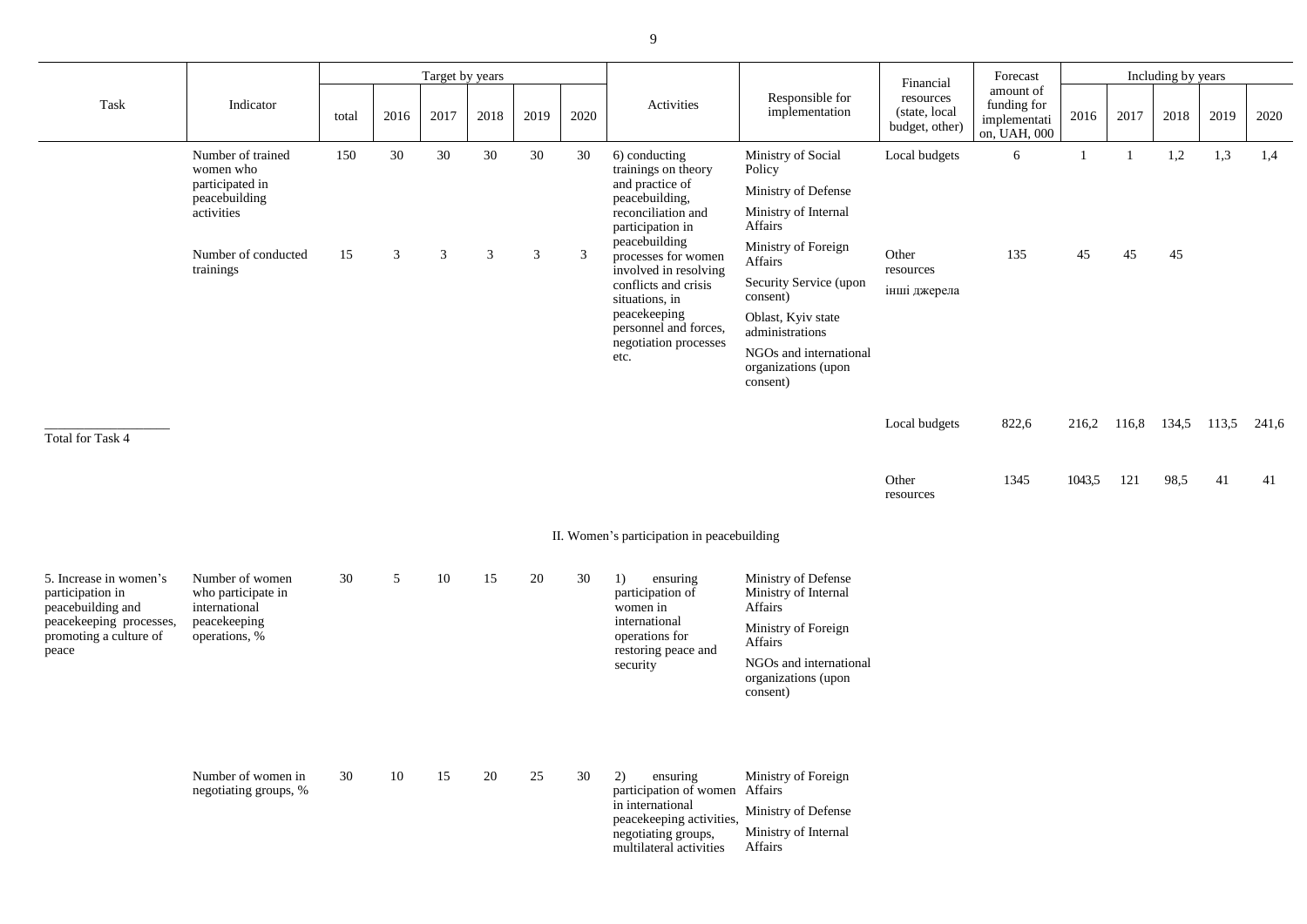|      |                                                                                       |                |                | Target by years |      |      |      |                                                                                                                                                           |                                                                                                                                                                                               | Financial                                    | Forecast                                                 |      |      | Including by years |      |      |
|------|---------------------------------------------------------------------------------------|----------------|----------------|-----------------|------|------|------|-----------------------------------------------------------------------------------------------------------------------------------------------------------|-----------------------------------------------------------------------------------------------------------------------------------------------------------------------------------------------|----------------------------------------------|----------------------------------------------------------|------|------|--------------------|------|------|
| Task | Indicator                                                                             | total          | 2016           | 2017            | 2018 | 2019 | 2020 | Activities                                                                                                                                                | Responsible for<br>implementation                                                                                                                                                             | resources<br>(state, local<br>budget, other) | amount of<br>funding for<br>implementati<br>on, UAH, 000 | 2016 | 2017 | 2018               | 2019 | 2020 |
|      |                                                                                       |                |                |                 |      |      |      | aimed at combating<br>internal and external<br>security challenges and<br>threats                                                                         | <b>State Emergency</b><br>Service<br>NGOs and international<br>organizations (upon<br>consent)                                                                                                |                                              |                                                          |      |      |                    |      |      |
|      | Number of women in<br>managerial positions<br>in military-civil<br>administrations, % | 50             | 50             | 50              | 50   | 50   | 50   | 3) ensuring<br>participation of<br>women in the work of<br>military-civil<br>administrations in<br>Donetsk and Lugansk<br>oblast state<br>administrations | Ministry of Defense<br>Security Service (upon<br>consent)<br>Donetsk, Lugansk<br>oblast state<br>administrations                                                                              |                                              |                                                          |      |      |                    |      |      |
|      | Number of women in<br>monitoring missions,<br>$\%$                                    | 30             | 10             | 15              | 20   | 25   | 30   | 4) ensuring<br>participation of<br>women in monitoring<br>missions and<br>international security<br>organizations                                         | Ministry of Defense<br>Ministry of Internal<br>Affairs<br>Ministry of Foreign<br>Affairs<br>Oblast, Kyiv state<br>administrations<br>NGOsand international<br>organizations (upon<br>consent) |                                              |                                                          |      |      |                    |      |      |
|      | Number of women<br>represented in security<br>sector, %                               | 10             | 2              | $\overline{2}$  | 2    | 2    | 2    | 5) increase in<br>representation of<br>women in security and<br>defense sector through                                                                    | Ministry of Defense<br>Ministry of Internal<br>Affairs<br>Administration of State                                                                                                             |                                              |                                                          |      |      |                    |      |      |
|      | Number of developed<br>and implemented<br>positive action plans                       | 5 <sup>5</sup> | $\overline{1}$ |                 |      |      |      | the implementation of<br>positive actions using<br>best international<br>practices                                                                        | <b>Boarder Guard Service</b><br>Security Service (upon<br>consent)<br>Ministry of Social<br>Policy<br><b>State Emergence</b><br>Service                                                       |                                              |                                                          |      |      |                    |      |      |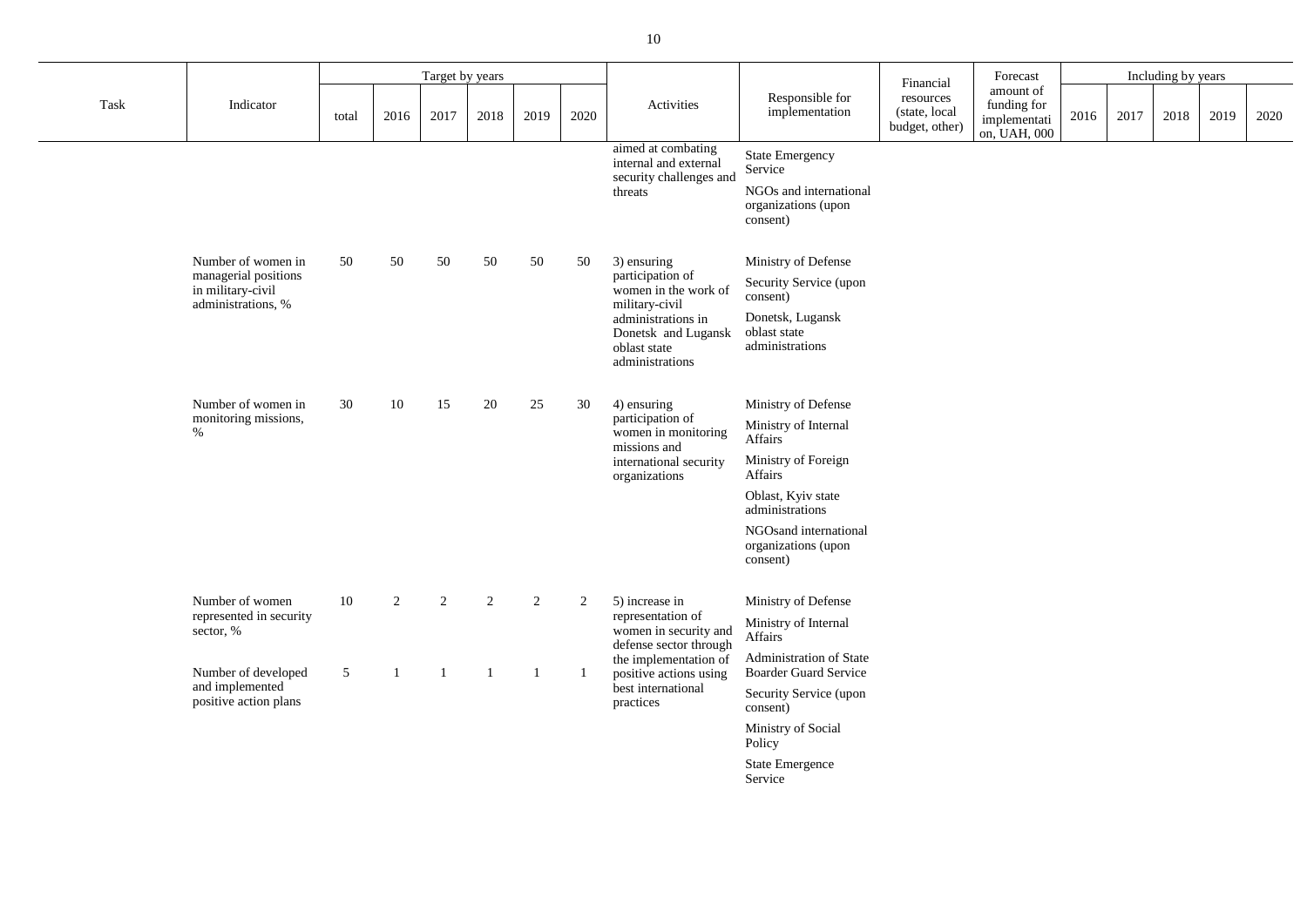|                                                                              |                                  |       |      | Target by years |      |      |      |                                                                                                                                               |                                                                   | Financial                                    | Forecast                                                 |       |          | Including by years |       |       |
|------------------------------------------------------------------------------|----------------------------------|-------|------|-----------------|------|------|------|-----------------------------------------------------------------------------------------------------------------------------------------------|-------------------------------------------------------------------|----------------------------------------------|----------------------------------------------------------|-------|----------|--------------------|-------|-------|
| Task                                                                         | Indicator                        | total | 2016 | 2017            | 2018 | 2019 | 2020 | Activities                                                                                                                                    | Responsible for<br>implementation                                 | resources<br>(state, local<br>budget, other) | amount of<br>funding for<br>implementati<br>on, UAH, 000 | 2016  | 2017     | 2018               | 2019  | 2020  |
|                                                                              | Number of developed<br>products  |       |      |                 |      |      |      | 6) production of<br>thematic programmes<br>and social<br>advertisement on                                                                     | Ministry of Social<br>Policy<br>Ministry of Information<br>Policy | State budget<br>Other                        | 98<br>685                                                | 585   | 98<br>25 | 25                 | 25    | 25    |
|                                                                              |                                  |       |      |                 |      |      |      | gender aspects of<br>prevention and<br>resolving conflicts for<br>placement in mass<br>media                                                  | NGOs and international<br>organizations (upon<br>consent)         | resources                                    |                                                          |       |          |                    |       |       |
|                                                                              | Number of conducted<br>events    | 1646  | 330  | 329             | 329  | 329  | 329  | 7) media placement of<br>thematic programmes<br>and social<br>advertisement on<br>gender aspects of<br>preventing and<br>resolving conflicts  | Oblast, Kyiv state<br>administrations                             | Local budgets                                | 800,1                                                    | 213,3 | 140,2    | 145,6              | 151,3 | 149,7 |
| Total for Task 5                                                             |                                  |       |      |                 |      |      |      |                                                                                                                                               |                                                                   | State budget                                 | 98                                                       |       | 98       |                    |       |       |
|                                                                              |                                  |       |      |                 |      |      |      |                                                                                                                                               |                                                                   | Local budgets                                | 800,1                                                    | 213,3 | 140,2    | 145,6              | 151,3 | 149,7 |
|                                                                              |                                  |       |      |                 |      |      |      |                                                                                                                                               |                                                                   | Other                                        | 685                                                      | 585   | 25       | 25                 | 25    | 25    |
|                                                                              |                                  |       |      |                 |      |      |      | III. Prevention of conflicts and violence                                                                                                     |                                                                   |                                              |                                                          |       |          |                    |       |       |
| 6. Awareness raising on<br>secure behaivour in the<br>ATO areas, settlements | Number of conducted<br>events    | 75    | 15   | 15              | 15   | 15   | 15   | conducting<br>1)<br>awareness raising<br>events on personal                                                                                   | Ministry of Social<br>Policy<br>Ministry of Defense               | Local budgets                                | 133                                                      | 17    | 26       | 29                 | 30    | 31    |
| along demarcation line or<br>in the temporarily-<br>occupied areas           | Number of<br>participants of the | 580   | 116  | 116             | 116  | 116  | 116  | and collective security<br>of population on the<br>territories that are or                                                                    | Ministry of Health                                                | Other<br>resources                           | 61,5                                                     | 15,5  | 15,5     | 15,5               | 7     | 8     |
|                                                                              | events                           |       |      |                 |      |      |      | have recently been<br>affected by armed                                                                                                       | Oblast, Kyiv state<br>administrations                             |                                              |                                                          |       |          |                    |       |       |
|                                                                              |                                  |       |      |                 |      |      |      | conflicts, trainings on<br>security measures,<br>taking into account<br>gender aspects,<br>special needs of<br>disabled and elderly<br>people | NGOs and international<br>organizations (upon<br>consent)         |                                              |                                                          |       |          |                    |       |       |
|                                                                              |                                  |       |      |                 |      |      |      |                                                                                                                                               |                                                                   |                                              |                                                          |       |          |                    |       |       |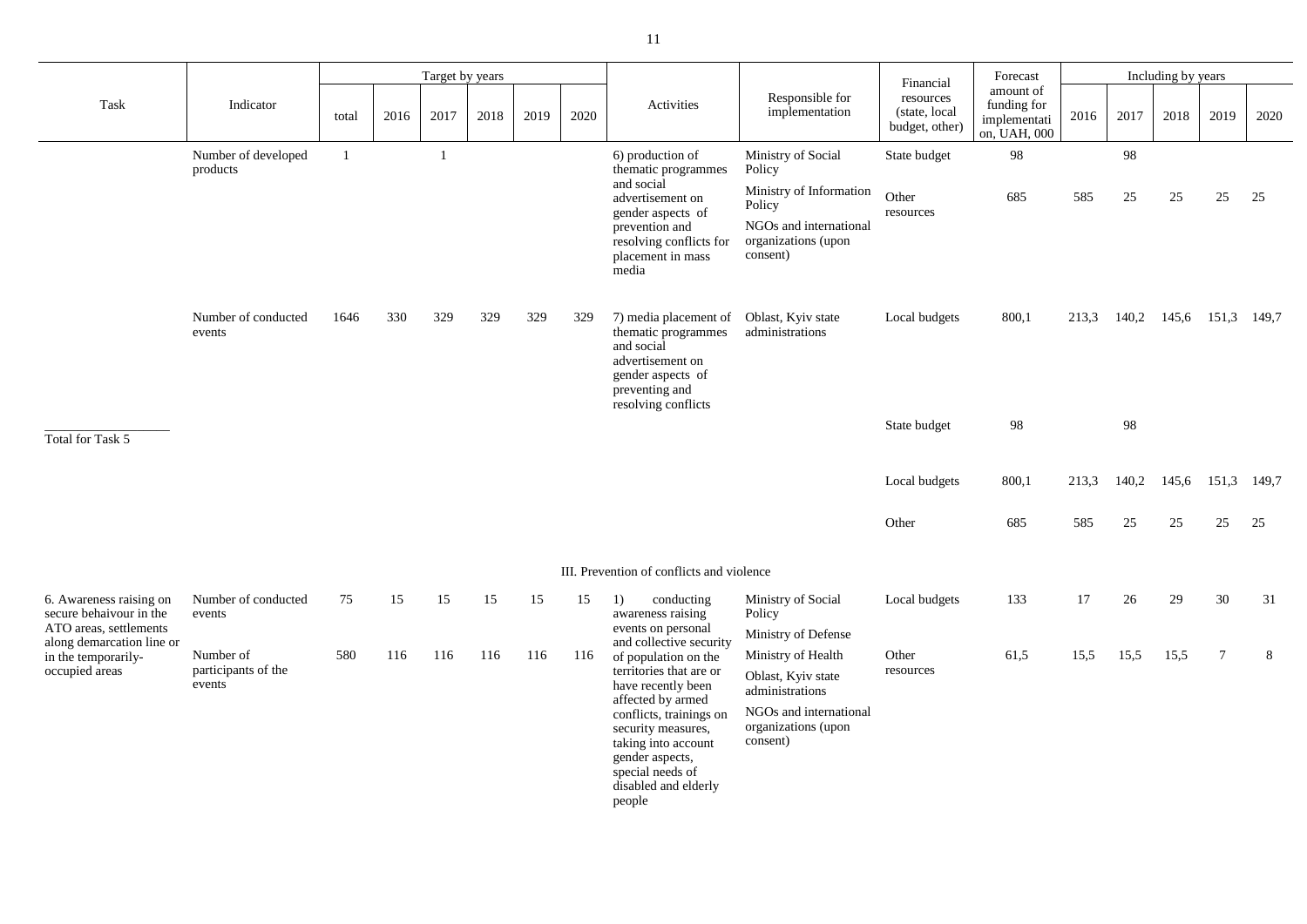|                                                          |                                         |                |                | Target by years |      |                |              |                                                                                                                                                                                                                                                                                                                   |                                                                                                                                                                                                                                                      |                                                           | Forecast                                                 |      |      | Including by years |                |      |
|----------------------------------------------------------|-----------------------------------------|----------------|----------------|-----------------|------|----------------|--------------|-------------------------------------------------------------------------------------------------------------------------------------------------------------------------------------------------------------------------------------------------------------------------------------------------------------------|------------------------------------------------------------------------------------------------------------------------------------------------------------------------------------------------------------------------------------------------------|-----------------------------------------------------------|----------------------------------------------------------|------|------|--------------------|----------------|------|
| Task                                                     | Indicator                               | total          | 2016           | 2017            | 2018 | 2019           | 2020         | Activities                                                                                                                                                                                                                                                                                                        | Responsible for<br>implementation                                                                                                                                                                                                                    | Financial<br>resources<br>(state, local<br>budget, other) | amount of<br>funding for<br>implementati<br>on, UAH, 000 | 2016 | 2017 | 2018               | 2019           | 2020 |
| Total for Task 6                                         |                                         |                |                |                 |      |                |              |                                                                                                                                                                                                                                                                                                                   |                                                                                                                                                                                                                                                      | Local budgets                                             | 133                                                      | 17   | 26   | 29                 | 30             | 31   |
|                                                          |                                         |                |                |                 |      |                |              |                                                                                                                                                                                                                                                                                                                   |                                                                                                                                                                                                                                                      | Other<br>resources                                        | 61,5                                                     | 15,5 | 15,5 | 15,5               | $\overline{7}$ | 8    |
| 7. Preventing and<br>combating violence<br>against women | Number of developed<br>legislative acts | 5 <sup>5</sup> | $\overline{1}$ | $\mathbf{1}$    |      | $\overline{1}$ | $\mathbf{1}$ | 1) improvement of<br>legislation on the issues<br>of combating all forms<br>of violence against<br>women, assistance to<br>victims of GBV,<br>especially rape and<br>other forms of sexual<br>violence, taking into<br>account needs of<br>victims of conflicts,<br>including special needs<br>of disabled people | Ministry of Social<br>Policy<br>Ministry of Defense<br>Ministry of Internal<br>Affairs<br><b>State Emergency</b><br>Service<br>Administration of State<br><b>Boarder Guard Service</b><br>Ministry of Education<br>and Science<br>Ministry of Health | Other<br>resources                                        | 10                                                       | 10   |      |                    |                |      |
|                                                          | Number of developed<br>materials        | $\overline{4}$ |                |                 |      |                |              | 2) production of<br>awareness raising<br>materials to create<br>public awareness on<br>tolerance and culture<br>of peace, intolerance to<br>discrimination,<br>combating GBV in<br>conflict and post-<br>conflict period                                                                                          | Ministry of Social<br>Policy<br>Ministry of Youth and<br><b>Sports</b><br>Ministry of Information<br>Policy<br>Ministry of Defense<br>Ministry of Internal<br>Affairs<br>NGOs and international<br>organizations (upon<br>consent)                   | State budget                                              | 280                                                      |      | 70   | 70                 | 70             | 70   |
|                                                          | Number of conducted<br>campaigns        | 268            | 53             | 54              | 52   | 53             | 56           | 3)<br>conducting<br>awareness raising<br>campaigns on the<br>issues of combating                                                                                                                                                                                                                                  | Oblast, Kyiv state<br>administrations<br>NGOs and international<br>organizations (upon                                                                                                                                                               | Local budgets                                             | 299,7                                                    | 59,2 | 60,6 | 57                 | 59,4           | 63,5 |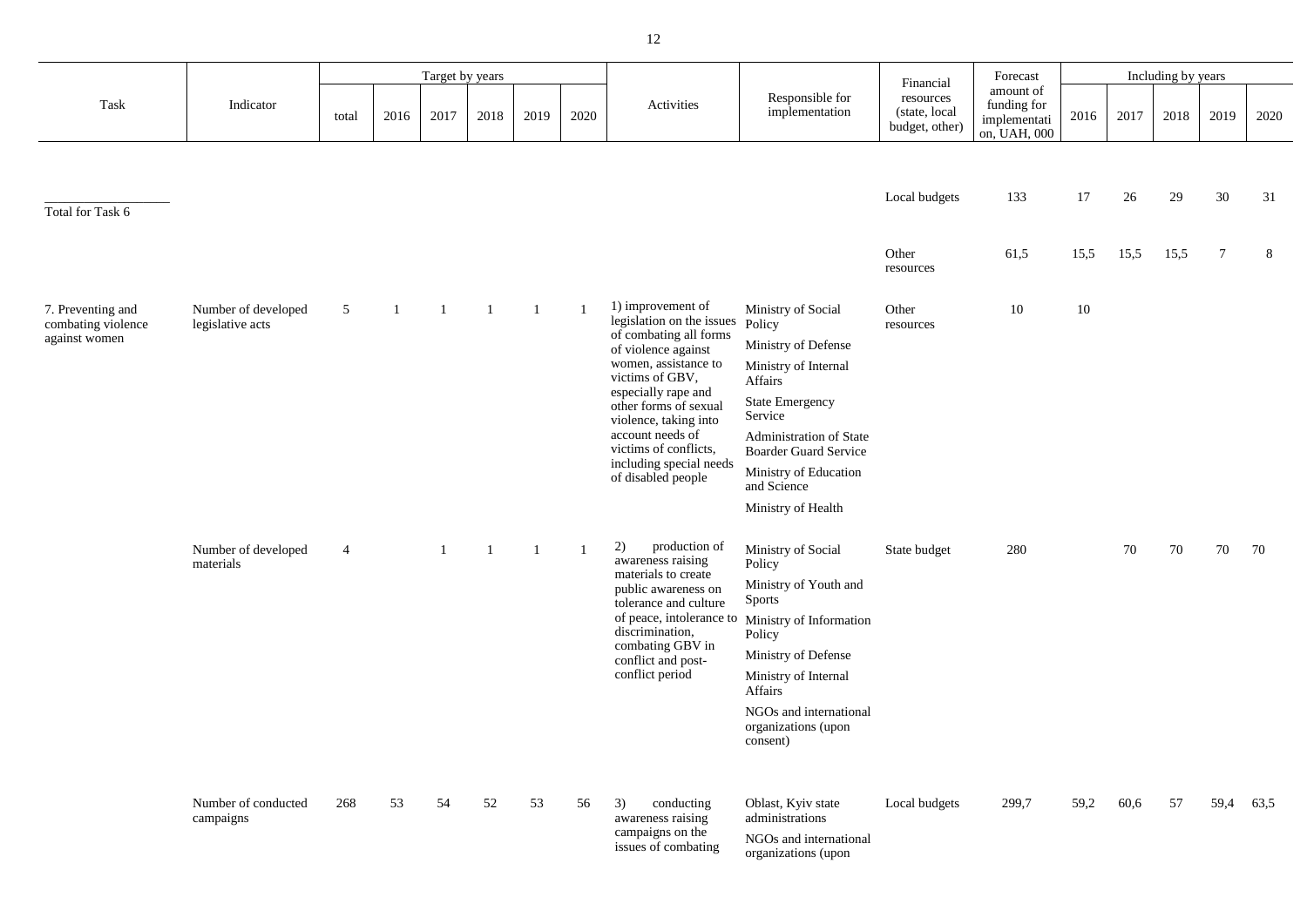|      |                                                                                           |        |                 | Target by years |                |                |       |                                                                                                                                                                    |                                                                                                             | Financial                                    | Forecast                                                 |      |       | Including by years |      |      |
|------|-------------------------------------------------------------------------------------------|--------|-----------------|-----------------|----------------|----------------|-------|--------------------------------------------------------------------------------------------------------------------------------------------------------------------|-------------------------------------------------------------------------------------------------------------|----------------------------------------------|----------------------------------------------------------|------|-------|--------------------|------|------|
| Task | Indicator                                                                                 | total  | 2016            | 2017            | 2018           | 2019           | 2020  | Activities                                                                                                                                                         | Responsible for<br>implementation                                                                           | resources<br>(state, local<br>budget, other) | amount of<br>funding for<br>implementati<br>on, UAH, 000 | 2016 | 2017  | 2018               | 2019 | 2020 |
|      |                                                                                           |        |                 |                 |                |                |       | GBV in conflict and<br>post-conflict period,<br>promoting pro-active<br>citizenship on GBV<br>cases, involving men<br>and boys into anti-<br><b>GBV</b> activities | consent)                                                                                                    |                                              |                                                          |      |       |                    |      |      |
|      | Number of persons<br>covered by<br>campaigns, 000                                         | 113    | 15              | 25              | 20             | 28             | 25    |                                                                                                                                                                    |                                                                                                             | Other<br>resources                           | 160                                                      | 32   | 32    | 32                 | 32   | 32   |
|      | Number of GBV cases<br>reported by citizens,<br>$\%$                                      | 15     |                 | $\mathfrak{Z}$  | 6              | 10             | 15    |                                                                                                                                                                    |                                                                                                             |                                              |                                                          |      |       |                    |      |      |
|      | Number of conducted<br>trainings                                                          | 23     | $7\phantom{.0}$ | 6               | $\overline{4}$ | $\mathfrak{Z}$ | 2     | 4) conducting trainings Ministry of Social<br>for mass media<br>representatives on tools                                                                           | Policy<br>Ministry of Information                                                                           | Local budgets                                | 29,8                                                     | 13,9 | 9,9   |                    | 6    |      |
|      | Number of trainees                                                                        | 440    | 140             | 120             | 80             | 60             | 40    | of promoting public<br>tolerance, culture of<br>peace, and combating<br><b>GBV</b>                                                                                 | Policy<br>Oblast, Kyiv state<br>administrations<br>NGOsand international<br>organizations (upon<br>consent) | Other<br>resources                           | 100                                                      | 20   | 20    | 20                 | 20   | 20   |
|      | Number of persons<br>who participated in<br>the activities                                | 456480 | 92000           | 91220 91220     |                | 91020          | 91020 | 4)<br>awareness<br>raising activities aimed<br>at promoting the                                                                                                    | Ministry of Social<br>Policy<br>Ministry of Youth and                                                       | Local budgets                                | 494,7                                                    | 98,8 | 100,1 | 104,1              | 94,1 | 97,6 |
|      | Number of conducted<br>trainings, workshops,<br>festivals, awareness<br>raising campaigns | 1077   | 248             | 209             | 208            | 206            | 206   | culture of peace, public<br>tolerance and conflict<br>prevention among<br>youth                                                                                    | Sport<br>Ministry of Education<br>and Science<br>Ministry of Information<br>Policy<br>Oblast, Kyiv state    | Other<br>resources                           | 177,5                                                    | 33,5 | 35,5  | 35,5               | 35,5 | 37,5 |
|      |                                                                                           |        |                 |                 |                |                |       |                                                                                                                                                                    | administrations<br>NGOs and international<br>organizations (upon<br>consent)                                |                                              |                                                          |      |       |                    |      |      |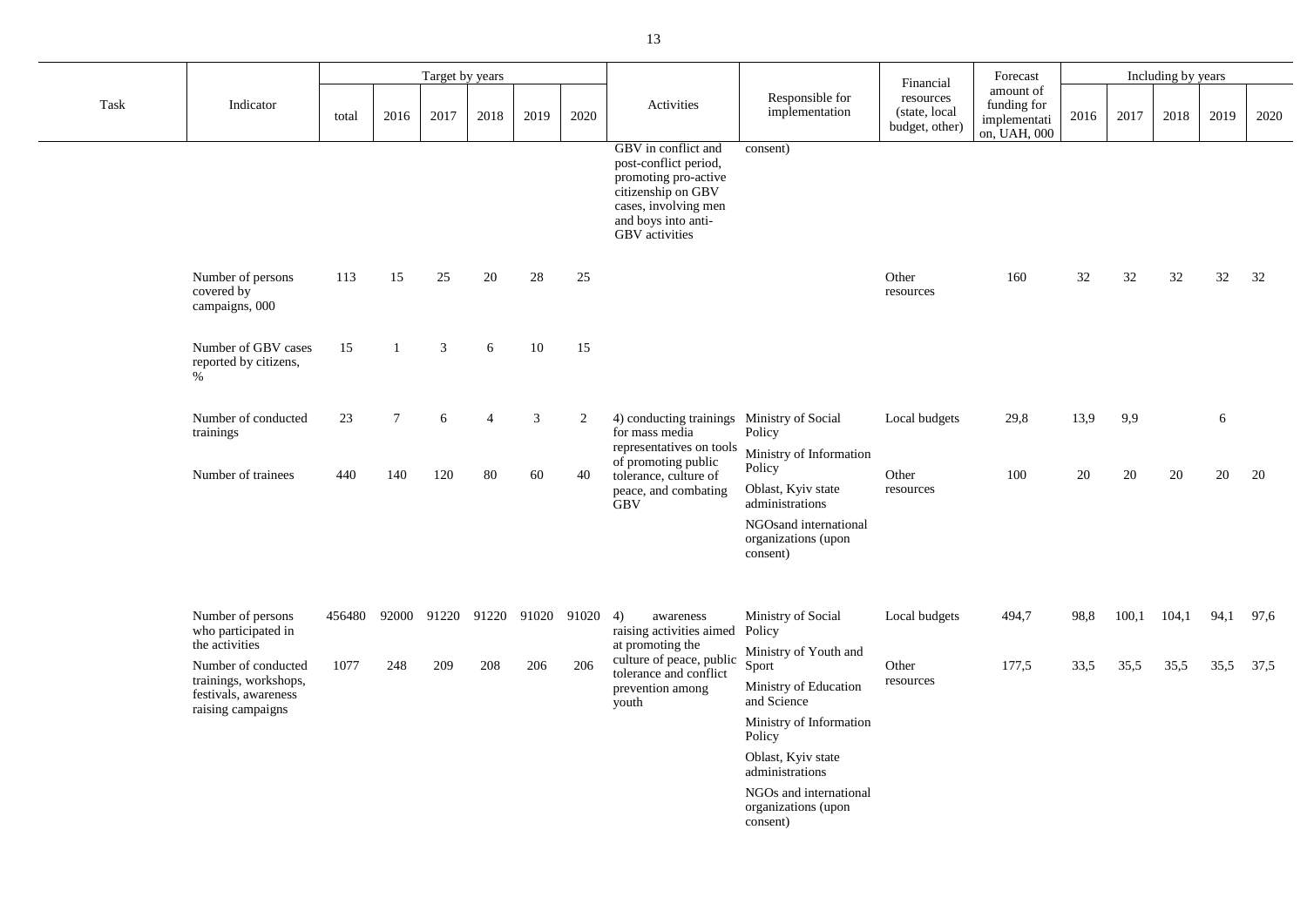|                                                                              |                                                                     |                |      | Target by years |                |                |      |                                                                                                                                                      |                                                                                                   | Financial                                     | Forecast                                                 |       |       | Including by years |       |       |
|------------------------------------------------------------------------------|---------------------------------------------------------------------|----------------|------|-----------------|----------------|----------------|------|------------------------------------------------------------------------------------------------------------------------------------------------------|---------------------------------------------------------------------------------------------------|-----------------------------------------------|----------------------------------------------------------|-------|-------|--------------------|-------|-------|
| Task                                                                         | Indicator                                                           | total          | 2016 | 2017            | 2018           | 2019           | 2020 | Activities                                                                                                                                           | Responsible for<br>implementation                                                                 | resources<br>(state, local)<br>budget, other) | amount of<br>funding for<br>implementati<br>on, UAH, 000 | 2016  | 2017  | 2018               | 2019  | 2020  |
|                                                                              | Number of meetings                                                  | 15             | 3    | 3               | $\mathfrak{Z}$ | $\mathfrak{Z}$ | 3    | 6) involving girls and<br>women to promoting a<br>dialogue and resolving<br>conflicts at the<br>community level,<br>especially those<br>hosting IDPs | Oblast, Kyiv state<br>administrations<br>NGOsand international<br>organizations (upon<br>consent) | Local budgets                                 | 100                                                      | 20    | 20    | 20                 | 20    | 20    |
|                                                                              | Number of<br>participants of the<br>meetings                        | 1450           | 150  | 250             | 300            | 350            | 400  |                                                                                                                                                      |                                                                                                   | Other<br>resources                            | 500                                                      | 500   |       |                    |       |       |
| Total for Task 7                                                             |                                                                     |                |      |                 |                |                |      |                                                                                                                                                      |                                                                                                   | State budget                                  | 280                                                      |       | 70    | 70                 | 70    | 70    |
|                                                                              |                                                                     |                |      |                 |                |                |      |                                                                                                                                                      |                                                                                                   | Local budgets                                 | 924,2                                                    | 191,9 | 190,6 | 181,1              | 179,5 | 181,1 |
|                                                                              |                                                                     |                |      |                 |                |                |      |                                                                                                                                                      |                                                                                                   | Other<br>resources                            | 947,5                                                    | 595,5 | 87,5  | 87,5               | 87,5  | 89,5  |
|                                                                              |                                                                     |                |      |                 |                |                |      | IV. Protection of women and girls affected by conflicts                                                                                              |                                                                                                   |                                               |                                                          |       |       |                    |       |       |
| 8. Improvement of the<br>system of protection of<br>women and girls affected | Number of developed<br>and implemented<br>special action plans      | 5 <sup>5</sup> |      |                 |                |                |      | implementatio<br>1)<br>n of special activities<br>for protection of                                                                                  | Ministry of Internal<br>Affairs                                                                   |                                               |                                                          |       |       |                    |       |       |
| by conflicts<br>(identification, referral<br>mechanism for                   |                                                                     |                |      |                 |                |                |      | women and girls from<br>sexual violence in<br>conflict situations                                                                                    | <b>State Judicial</b><br>Administration (upon<br>consent)                                         |                                               |                                                          |       |       |                    |       |       |
| assistance)                                                                  |                                                                     |                |      |                 |                |                |      |                                                                                                                                                      | Ministry of Defense                                                                               |                                               |                                                          |       |       |                    |       |       |
|                                                                              |                                                                     |                |      |                 |                |                |      |                                                                                                                                                      | Security Service (upon<br>consent)                                                                |                                               |                                                          |       |       |                    |       |       |
|                                                                              | Number of established<br>referral mechanisms<br>for provision of    |                |      |                 |                |                |      | 2)<br>improvement<br>and implementation<br>of effective referral                                                                                     | Ministry of Social<br>Policy<br>Ministry of Internal                                              | Other<br>resources                            | 50                                                       | 50    |       |                    |       |       |
|                                                                              | assistance to victims<br>of GBV, taking into                        |                |      |                 |                |                |      | mechanism for<br>assistance to women                                                                                                                 | Affairs                                                                                           |                                               |                                                          |       |       |                    |       |       |
|                                                                              | account the needs of<br>IDPs, people living in<br>the ATO areas and |                |      |                 |                |                |      | and girls suffered<br>from GBV, especially<br>rape and other forms                                                                                   | Ministry of Defense<br>Security Service (upon<br>consent)                                         |                                               |                                                          |       |       |                    |       |       |
|                                                                              | settlements situated on<br>the line of armed<br>clashes and         |                |      |                 |                |                |      | of sexual violence                                                                                                                                   | Ministry of Education<br>and Science                                                              |                                               |                                                          |       |       |                    |       |       |
|                                                                              | temporarily-occupied                                                |                |      |                 |                |                |      |                                                                                                                                                      | Ministry of Health                                                                                |                                               |                                                          |       |       |                    |       |       |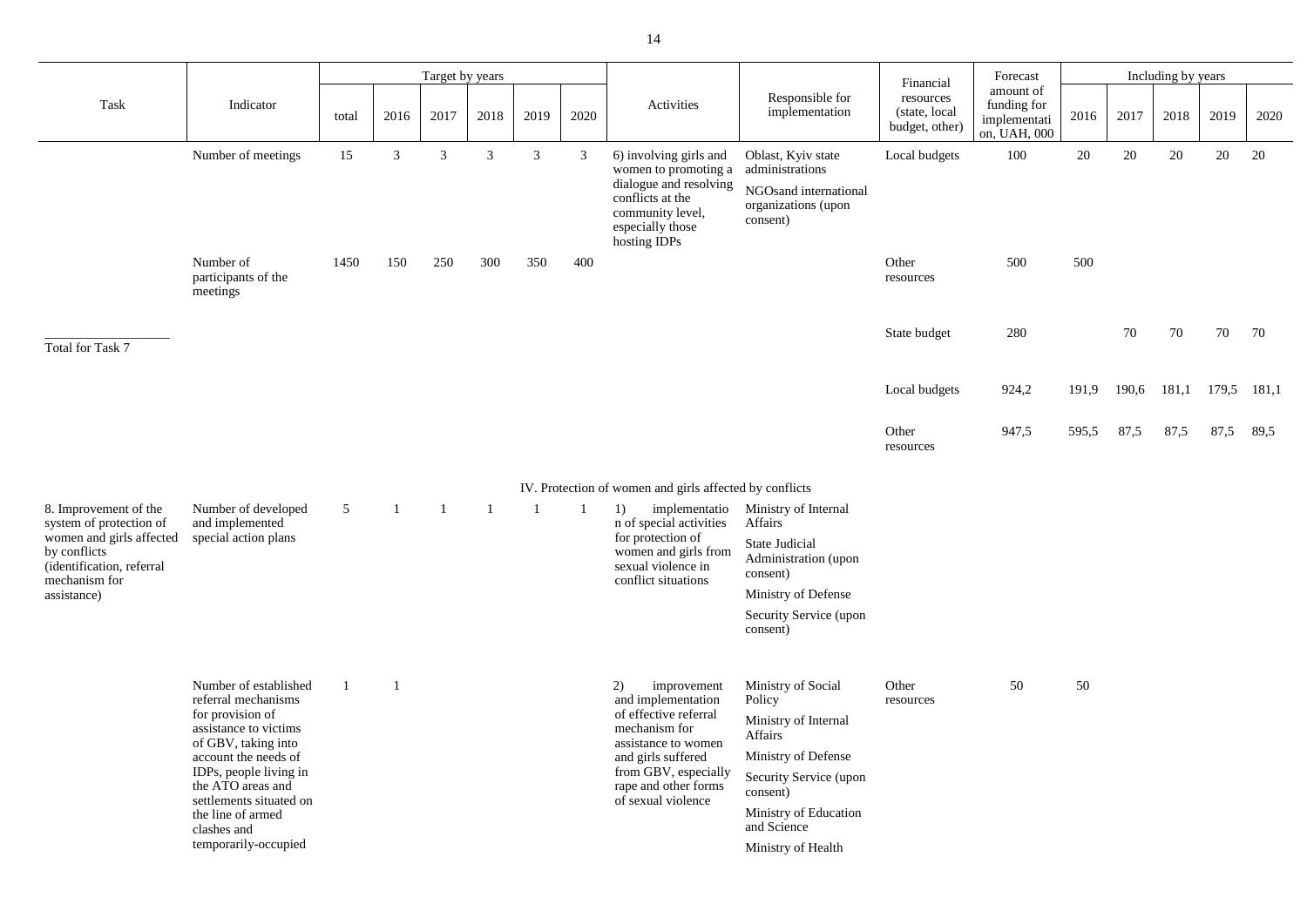|      |                                                                      |       |                | Target by years |       |       |       |                                                                                                                                                                                                                                          | Financial                                                                                    | Forecast                                     |                                                          |      | Including by years |      |      |      |
|------|----------------------------------------------------------------------|-------|----------------|-----------------|-------|-------|-------|------------------------------------------------------------------------------------------------------------------------------------------------------------------------------------------------------------------------------------------|----------------------------------------------------------------------------------------------|----------------------------------------------|----------------------------------------------------------|------|--------------------|------|------|------|
| Task | Indicator                                                            | total | 2016           | 2017            | 2018  | 2019  | 2020  | Activities                                                                                                                                                                                                                               | Responsible for<br>implementation                                                            | resources<br>(state, local<br>budget, other) | amount of<br>funding for<br>implementati<br>on, UAH, 000 | 2016 | 2017               | 2018 | 2019 | 2020 |
|      | territories                                                          |       |                |                 |       |       |       |                                                                                                                                                                                                                                          | Oblast, Kyiv state                                                                           |                                              |                                                          |      |                    |      |      |      |
|      |                                                                      |       |                |                 |       |       |       |                                                                                                                                                                                                                                          | administrations                                                                              |                                              |                                                          |      |                    |      |      |      |
|      | Number of<br>prosecutions                                            |       |                |                 |       |       |       | 3) criminal<br>investigation and                                                                                                                                                                                                         | Ministry of Internal<br>Affairs                                                              |                                              |                                                          |      |                    |      |      |      |
|      | Number of convicted<br>persons                                       |       |                |                 |       |       |       | prosecution of sexual<br>offenders                                                                                                                                                                                                       | State judicial<br>Administration (upon<br>consent)                                           |                                              |                                                          |      |                    |      |      |      |
|      |                                                                      |       |                |                 |       |       |       |                                                                                                                                                                                                                                          | General Prosecutor's<br>Office of Ukraine                                                    |                                              |                                                          |      |                    |      |      |      |
|      |                                                                      |       |                |                 |       |       |       |                                                                                                                                                                                                                                          | Security Service (upon<br>consent)                                                           |                                              |                                                          |      |                    |      |      |      |
|      |                                                                      |       |                |                 |       |       |       | 4) improvement of the<br>reporting mechanism<br>on sexual violence<br>cases                                                                                                                                                              | Ministry of Internal<br>Affairs                                                              |                                              |                                                          |      |                    |      |      |      |
|      | Number of established<br>databases                                   |       | $\blacksquare$ |                 |       |       |       | 5) development and<br>update of the database<br>of institutions and<br>organizations<br>providing assistance<br>and protection to<br>GBV victims as well<br>as dissemination of<br>information regarding<br>services provided by<br>them | Ministry of Social<br>Policy<br>Oblast, Kyiv state<br>administrations                        |                                              |                                                          |      |                    |      |      |      |
|      | Number of persons<br>reached through<br>information services,<br>000 | 125   | 25             | 25              | 25    | 25    | 25    |                                                                                                                                                                                                                                          |                                                                                              |                                              |                                                          |      |                    |      |      |      |
|      | Number of reached<br>through information                             | 96100 | 19800          | 19200           | 18200 | 19700 | 19200 | 6) development and<br>dissemination of<br>Policy                                                                                                                                                                                         | Ministry of Social                                                                           | Local budgets                                | 322,5                                                    | 74   | 61                 | 57   | 69,5 | 61   |
|      | services                                                             |       |                |                 |       |       |       | methodological<br>materials on<br>protection and<br>assistance to those<br>affected by conflicts,                                                                                                                                        | <b>State Emergency</b><br>Service<br>Administration of State<br><b>Boarder Guard Service</b> | Other<br>resources                           | 110                                                      | 22   | 22                 | 22   | 22   | 22   |
|      |                                                                      |       |                |                 |       |       |       | taking into account                                                                                                                                                                                                                      | Oblast, Kyiv state                                                                           |                                              |                                                          |      |                    |      |      |      |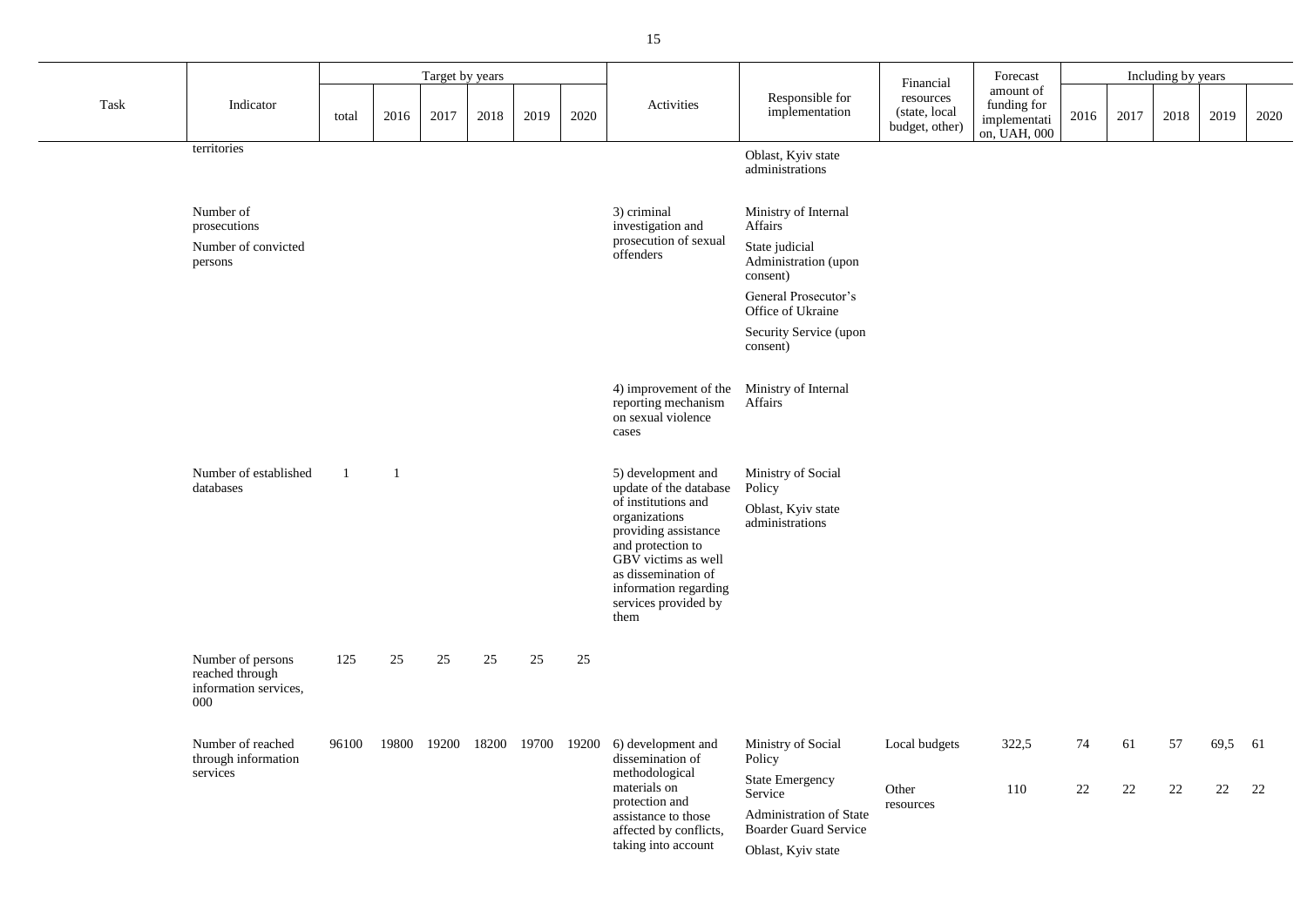| Forecast                                                 |      |      | Including by years |      |      |
|----------------------------------------------------------|------|------|--------------------|------|------|
| amount of<br>funding for<br>implementati<br>on, UAH, 000 | 2016 | 2017 | 2018               | 2019 | 2020 |

|                                                                                                     |                                   |       |                          | Target by years          |      |      |      |                                                                                                                                                                                                                                                                                      |                                                                                                                                                                                                  | Financial                                    | Forecast                                                 |                |            | Including by years |               |                |
|-----------------------------------------------------------------------------------------------------|-----------------------------------|-------|--------------------------|--------------------------|------|------|------|--------------------------------------------------------------------------------------------------------------------------------------------------------------------------------------------------------------------------------------------------------------------------------------|--------------------------------------------------------------------------------------------------------------------------------------------------------------------------------------------------|----------------------------------------------|----------------------------------------------------------|----------------|------------|--------------------|---------------|----------------|
| Task                                                                                                | Indicator                         | total | 2016                     | 2017                     | 2018 | 2019 | 2020 | Activities                                                                                                                                                                                                                                                                           | Responsible for<br>implementation                                                                                                                                                                | resources<br>(state, local<br>budget, other) | amount of<br>funding for<br>implementati<br>on, UAH, 000 | 2016           | 2017       | 2018               | 2019          | 2020           |
|                                                                                                     |                                   |       |                          |                          |      |      |      | the needs of IDPs,<br>people living in the<br>ATO regions, and<br>settlements situated on<br>the line of armed<br>clashes and<br>temporarily occupied<br>territories                                                                                                                 | administrations<br>NGOs and international<br>organizations (upon<br>consent)                                                                                                                     |                                              |                                                          |                |            |                    |               |                |
| <b>Total for Task 8</b>                                                                             |                                   |       |                          |                          |      |      |      |                                                                                                                                                                                                                                                                                      |                                                                                                                                                                                                  | Local budgets                                | 322,5                                                    | 74             | 61         | 57                 | 69,5          | 61             |
|                                                                                                     |                                   |       |                          |                          |      |      |      |                                                                                                                                                                                                                                                                                      |                                                                                                                                                                                                  | Other<br>resources                           | 160                                                      | 72             | 22         | 22                 | 22            | 22             |
|                                                                                                     |                                   |       |                          |                          |      |      |      | V. Provision of assistance and rehabilitation of people affected by conflicts                                                                                                                                                                                                        |                                                                                                                                                                                                  |                                              |                                                          |                |            |                    |               |                |
| 9. Establishment of the<br>system of comprehensive<br>assistance to people<br>affected by conflicts | Number of developed<br>programmes | 2     | $\overline{\phantom{0}}$ | $\overline{\phantom{a}}$ |      |      |      | 1) development and<br>implementation of<br>rehabilitation and<br>reintegration<br>programmes for<br>people who suffered<br>from conflicts and<br>violence, IDPs, ex-<br>combatants/demobiliz<br>ed persons and their<br>families, taking into<br>account needs of<br>women and girls | Ministry of Social<br>Policy<br>Ministry of Health<br>Ministry of Education<br>and Science<br>Oblast, Kyiv state<br>administrations<br>NGOs and international<br>organizations (upon<br>consent) | Local budgets                                | 10                                                       | 6              |            |                    |               | $\overline{1}$ |
|                                                                                                     |                                   |       |                          |                          |      |      |      |                                                                                                                                                                                                                                                                                      |                                                                                                                                                                                                  | Other<br>resources                           | 10                                                       | $\overline{2}$ | 2          | 2                  | $\mathcal{D}$ | 2              |
|                                                                                                     | Number of persons<br>assisted     | 9950  | 1820                     | 1870                     | 2020 | 2070 | 2170 | 2) providing free<br>primary legal services<br>for people who<br>suffered from<br>conflicts, GBV,<br>including sexual                                                                                                                                                                | Ministry if Justice<br>Oblast, Kyiv state<br>administrations<br>NGOs and international<br>organizations (upon                                                                                    | Local budgets<br>Other<br>resources          | 87<br>120                                                | 18<br>24       | 17,5<br>24 | 17<br>24           | 17<br>24      | 17,5<br>24     |

| Local budgets      | 322,5 | 74             | 61             | 57             | 69,5                                                    | 61           |  |
|--------------------|-------|----------------|----------------|----------------|---------------------------------------------------------|--------------|--|
| Other<br>resources | 160   | 72             | 22             | 22             | 22                                                      | $22\,$       |  |
| Local budgets      | 10    | 6              | $\mathbf{1}$   |                | $\begin{array}{ccc} 1 & \hspace{1.5cm} & 1 \end{array}$ | $\mathbf{1}$ |  |
|                    |       |                |                |                |                                                         |              |  |
| Other<br>resources | 10    | $\overline{2}$ | $\overline{2}$ | $\overline{2}$ | $\mathbf{2}$                                            | $\mathbf{2}$ |  |
| Local budgets      | 87    | 18             | 17,5           | 17             | 17                                                      | 17,5         |  |
| Other<br>$\cdots$  | 120   | 24             | 24             | 24             | 24                                                      | 24           |  |

violence

consent)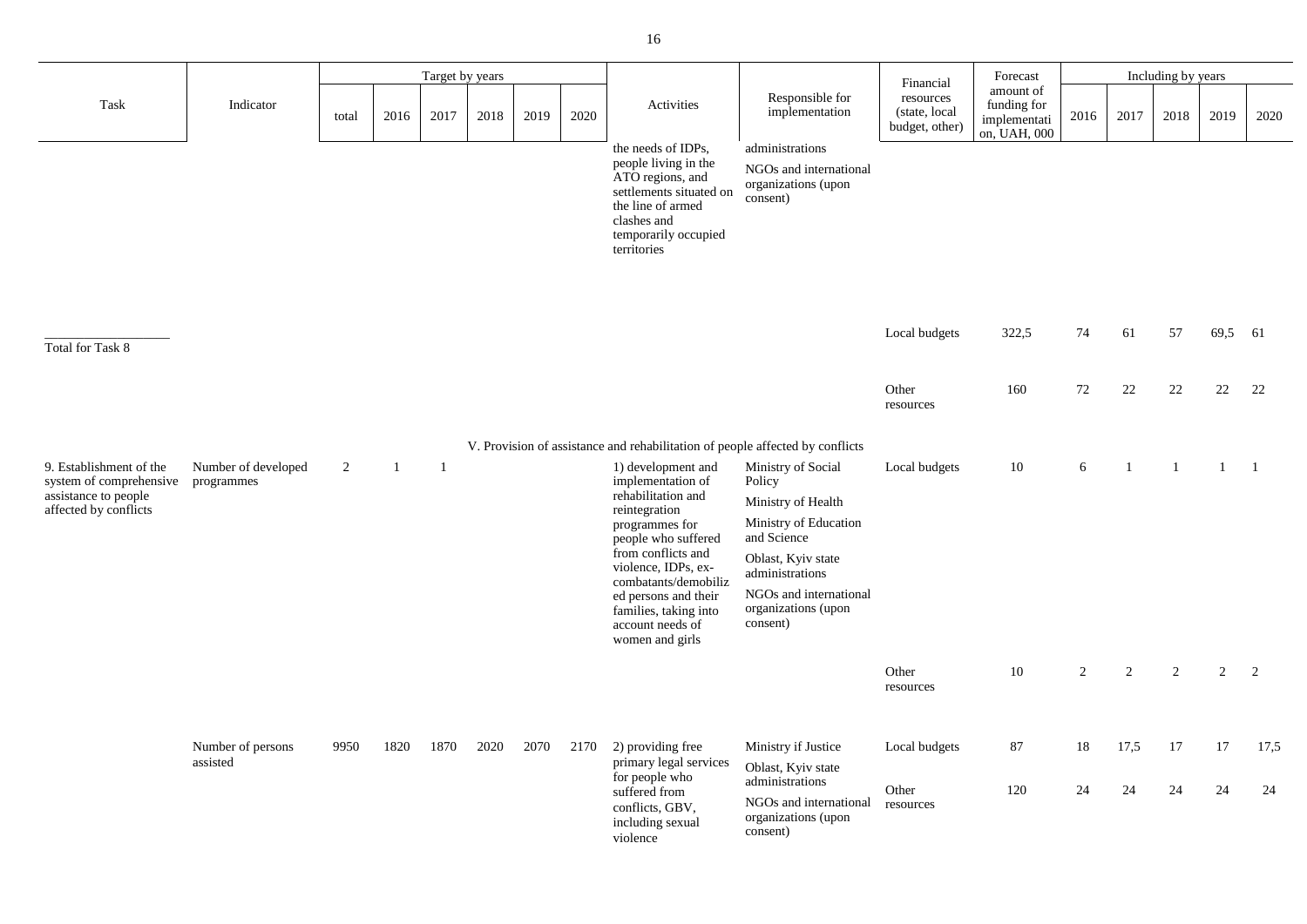|      |                                                                             |       |                | Target by years |                |      |                |                                                                                                                                                                               |                                                                                                    | Financial                                     | Forecast                                                 |                |         | Including by years |                             |            |
|------|-----------------------------------------------------------------------------|-------|----------------|-----------------|----------------|------|----------------|-------------------------------------------------------------------------------------------------------------------------------------------------------------------------------|----------------------------------------------------------------------------------------------------|-----------------------------------------------|----------------------------------------------------------|----------------|---------|--------------------|-----------------------------|------------|
| Task | Indicator                                                                   | total | 2016           | 2017            | 2018           | 2019 | 2020           | Activities                                                                                                                                                                    | Responsible for<br>implementation                                                                  | resources<br>(state, local)<br>budget, other) | amount of<br>funding for<br>implementati<br>on, UAH, 000 | 2016           | 2017    | 2018               | 2019                        | 2020       |
|      | Number of persons<br>assisted, including<br>women                           | 2950  | 420            | 470             | 620            | 670  | 770            | 3) providing<br>comprehensive<br>assistance to GBV<br>victims within the<br>existing framework of<br>institutions and<br>organizations working<br>in the respective<br>sphere |                                                                                                    | Local budgets<br>Other<br>resources           | 37,61<br>50                                              | 7,29<br>10     | 8<br>10 | 8<br>10            | 8,5<br>10                   | 5,82<br>10 |
|      | Number of people,<br>including women and<br>girls, who received<br>services | 2050  | 245            | 325             | 490            | 490  | 500            | 4) promoting<br>women initiative<br>groups, organizing<br>support and self-help<br>groups for people<br>affected by conflicts,                                                | Oblast, Kyiv state<br>administrations<br>NGOs and international<br>organizations (upon<br>consent) | Local budgets                                 | 23,5                                                     | $\mathfrak{Z}$ | 3       | 8                  | 4,5                         | 5          |
|      | Number of women in<br>initiative groups                                     | 29    | $\overline{4}$ | 5               | $\overline{7}$ | 6    | $\overline{7}$ | taking into account<br>special needs of girls<br>and boys, women and<br>men                                                                                                   |                                                                                                    | Other<br>resources                            | 67,5                                                     | 22,5           | 22,5    | 22,5               |                             |            |
|      | Number of provided<br>services                                              | 6250  | 1250           | 1250            | 1250           | 1250 | 1250           | 5) providing medical,<br>educational services<br>on reproductive health                                                                                                       | Oblast, Kyiv state<br>administrations<br>Ministry of Health                                        | Local budgets                                 | 10                                                       | 1,5            | 1,5     | 2                  | $\mathcal{D}_{\mathcal{L}}$ | 3          |
|      | Number of persons<br>who received services                                  | 1400  | 165            | 215             | 270            | 320  | 430            | of women who<br>suffered from<br>conflicts                                                                                                                                    | Ministry of Education<br>and Science<br>NGOs and international<br>organizations (upon              | Other<br>resources                            | 50                                                       | 10             | 10      | 10                 | 10                          | 10         |

| Financial                                    | Forecast                                                 |       |           | Including by years |                |       |
|----------------------------------------------|----------------------------------------------------------|-------|-----------|--------------------|----------------|-------|
| resources<br>(state, local<br>budget, other) | amount of<br>funding for<br>implementati<br>on, UAH, 000 | 2016  | 2017      | 2018               | 2019           | 2020  |
| Local budgets                                | 37,61                                                    | 7,29  | 8         | 8                  | 8,5            | 5,82  |
| Other<br>resources                           | 50                                                       | 10    | 10        | 10                 | 10             | 10    |
| Local budgets                                | 23,5                                                     | 3     | 3         | 8                  | 4,5            | 5     |
| Other<br>resources                           | 67,5                                                     |       | 22,5 22,5 | 22,5               |                |       |
| Local budgets                                | 10                                                       | 1,5   | 1,5       | $\overline{2}$     | $\overline{2}$ | 3     |
| Other<br>resources                           | 50                                                       | 10    | 10        | 10                 | 10             | 10    |
| Local budgets                                | 168,11                                                   | 35,79 | 31        | 36                 | 33             | 32,32 |
| Other                                        | 297,5                                                    | 68,5  | 68,5      | 68,5               | 46             | 46    |

consent)

\_\_\_\_\_\_\_\_\_\_\_\_\_\_\_\_\_\_\_

Local budgets

Total for Task 9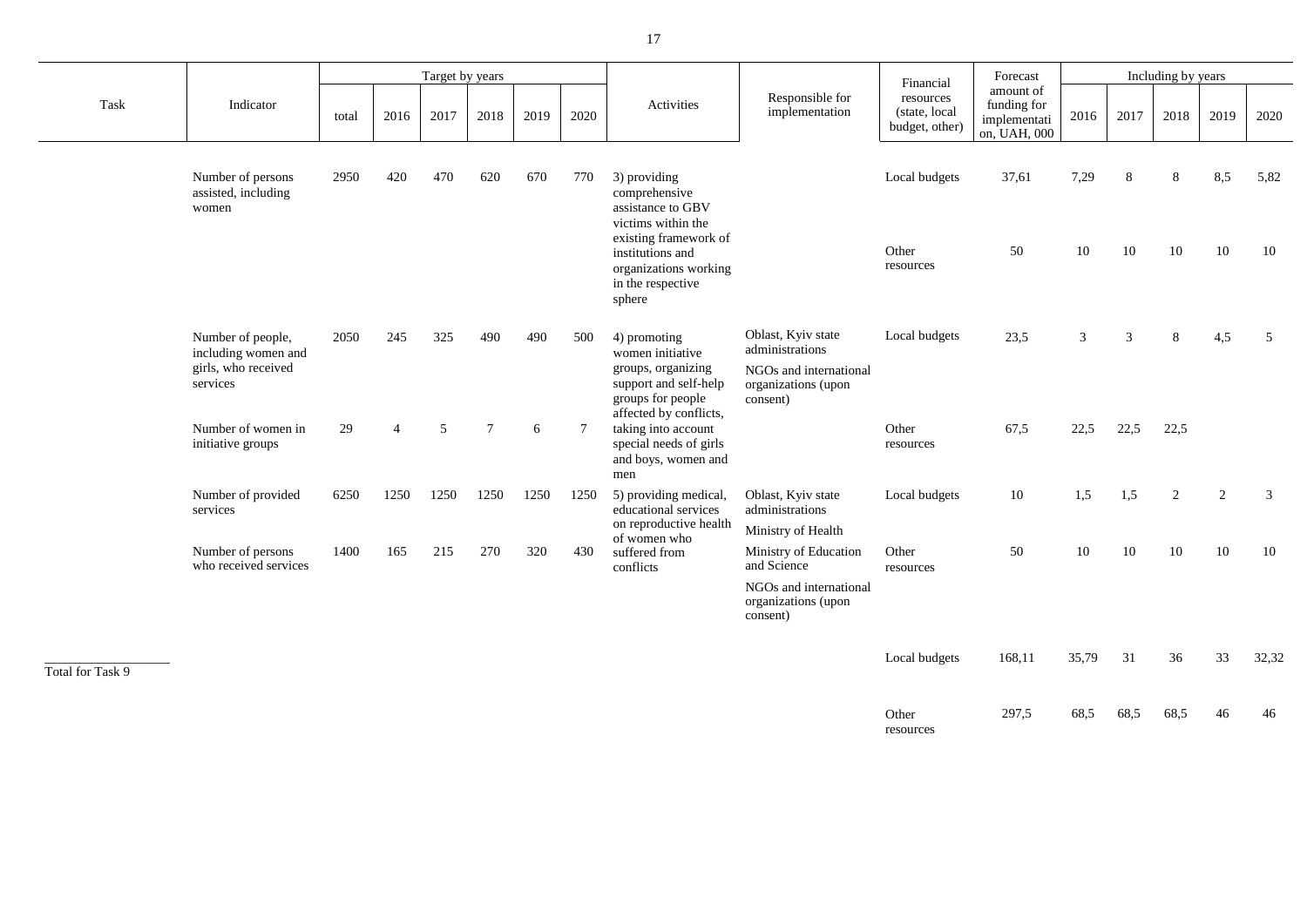|      |           |       |      | Target by years |      |      |      |                                                        | Financia.                                     | Forecast                                                        |      |      | Including by years |      |      |
|------|-----------|-------|------|-----------------|------|------|------|--------------------------------------------------------|-----------------------------------------------|-----------------------------------------------------------------|------|------|--------------------|------|------|
| Task | Indicator | total | 2016 | 2017            | 2018 | 2019 | 2020 | Responsible for<br><b>Activities</b><br>implementation | resources<br>(state, local)<br>budget, other) | amount of<br>funding for<br><i>implementati</i><br>on, UAH, 000 | 2016 | 2017 | 2018               | 2019 | 2020 |

VI. Monitoring of the National Action Plan for implementation of UN SCR 1325 "Women. Peace. Security" till 2020

| inancial                             | Forecast                                                 | Including by years |        |      |        |      |  |  |  |  |  |  |
|--------------------------------------|----------------------------------------------------------|--------------------|--------|------|--------|------|--|--|--|--|--|--|
| sources<br>ate, local<br>get, other) | amount of<br>funding for<br>implementati<br>on, UAH, 000 | 2016               | 2017   | 2018 | 2019   | 2020 |  |  |  |  |  |  |
|                                      |                                                          |                    |        |      |        |      |  |  |  |  |  |  |
| ity" till 2020                       |                                                          |                    |        |      |        |      |  |  |  |  |  |  |
| $\mathsf{cc}$                        | 50                                                       | $10\,$             | $10\,$ | 10   | $10\,$ | 10   |  |  |  |  |  |  |
|                                      |                                                          |                    |        |      |        |      |  |  |  |  |  |  |
|                                      |                                                          |                    |        |      |        |      |  |  |  |  |  |  |
|                                      |                                                          |                    |        |      |        |      |  |  |  |  |  |  |
|                                      |                                                          |                    |        |      |        |      |  |  |  |  |  |  |
|                                      |                                                          |                    |        |      |        |      |  |  |  |  |  |  |
|                                      |                                                          |                    |        |      |        |      |  |  |  |  |  |  |
| $\mathsf{cc}$                        | 22,5                                                     | 22,5               |        |      |        |      |  |  |  |  |  |  |
|                                      |                                                          |                    |        |      |        |      |  |  |  |  |  |  |
|                                      |                                                          |                    |        |      |        |      |  |  |  |  |  |  |
|                                      |                                                          |                    |        |      |        |      |  |  |  |  |  |  |
|                                      |                                                          |                    |        |      |        |      |  |  |  |  |  |  |
|                                      |                                                          |                    |        |      |        |      |  |  |  |  |  |  |

| 10. Assessment of impact Number of developed<br>and effectiveness of NAP<br>for implementation of<br>UN SCR 1325 "Women.<br>Peace. Security" till 2020 | lists of indicators for<br>evaluation of<br>effectiveness of the<br><b>NAP</b> | $\mathfrak{S}$                                         |    |   |   |   |   | 1) establishment and<br>support of the<br>interagency working<br>group on the<br>development of the<br>list of indicators for<br>evaluation of<br>effectiveness of the<br>NAP for<br>implementation of UN<br>SCR 1325 "Women.<br>Peace. Security" till<br>2020 | Ministry of Social<br>Policy<br>Other national<br>authorities<br>Scientific institutions<br>NGOs and international<br>organizations (upon<br>consent)       | $-\frac{c}{c}$                                            | 50                 | 10   |      |
|--------------------------------------------------------------------------------------------------------------------------------------------------------|--------------------------------------------------------------------------------|--------------------------------------------------------|----|---|---|---|---|----------------------------------------------------------------------------------------------------------------------------------------------------------------------------------------------------------------------------------------------------------------|-------------------------------------------------------------------------------------------------------------------------------------------------------------|-----------------------------------------------------------|--------------------|------|------|
|                                                                                                                                                        |                                                                                | Number of developed<br>unified formats of<br>reporting |    |   |   |   |   |                                                                                                                                                                                                                                                                | 2) development of<br>unified formats and<br>methodological<br>materials for<br>preparation f<br>analytical reports for<br>national and local<br>authorities | $\frac{1}{2}$ $\frac{1}{2}$                               | 66                 | 22,5 | 22,5 |
|                                                                                                                                                        | Number of prepared<br>national reports and<br>recommendations                  | 2                                                      |    |   |   |   |   | 3) preparation and<br>publication of the<br>national report on the<br>implementation of the<br><b>National Action Plan</b>                                                                                                                                     | Ministry of Social<br>Policy<br>Ministry of Youth and<br>Sport                                                                                              | State budget                                              | 102                |      |      |
|                                                                                                                                                        |                                                                                |                                                        |    |   |   |   |   |                                                                                                                                                                                                                                                                |                                                                                                                                                             | Administration of State<br><b>Boarder Guard Service</b>   | Local budgets      | 78,5 | 15,7 |
|                                                                                                                                                        |                                                                                | Number of prepared<br>regional reports                 | 15 | 3 | 3 | 3 | 3 | 3                                                                                                                                                                                                                                                              |                                                                                                                                                             | Ministry of Internal<br>Affairs                           | Other<br>resources | 50   | 10   |
|                                                                                                                                                        |                                                                                |                                                        |    |   |   |   |   |                                                                                                                                                                                                                                                                |                                                                                                                                                             | Ministry of Foreign<br>Affairs                            |                    |      |      |
|                                                                                                                                                        |                                                                                |                                                        |    |   |   |   |   |                                                                                                                                                                                                                                                                |                                                                                                                                                             | Ministry of Health                                        |                    |      |      |
|                                                                                                                                                        |                                                                                |                                                        |    |   |   |   |   |                                                                                                                                                                                                                                                                |                                                                                                                                                             | Ministry of Defense                                       |                    |      |      |
|                                                                                                                                                        |                                                                                |                                                        |    |   |   |   |   |                                                                                                                                                                                                                                                                |                                                                                                                                                             | <b>State Emergency</b><br>Service                         |                    |      |      |
|                                                                                                                                                        |                                                                                |                                                        |    |   |   |   |   |                                                                                                                                                                                                                                                                |                                                                                                                                                             | <b>State Judicial</b><br>Administration (upon<br>consent) |                    |      |      |
|                                                                                                                                                        |                                                                                |                                                        |    |   |   |   |   |                                                                                                                                                                                                                                                                |                                                                                                                                                             | Security Service (upon                                    |                    |      |      |
|                                                                                                                                                        |                                                                                |                                                        |    |   |   |   |   |                                                                                                                                                                                                                                                                |                                                                                                                                                             |                                                           |                    |      |      |

| State budget  | 102  |      | 51   |      |      |      |  |  |  |
|---------------|------|------|------|------|------|------|--|--|--|
| Local budgets | 78,5 | 15,7 | 15,7 | 15,7 | 15,7 | 15,7 |  |  |  |
| Other         | 50   | 10   | 10   | 10   | 10   | 10   |  |  |  |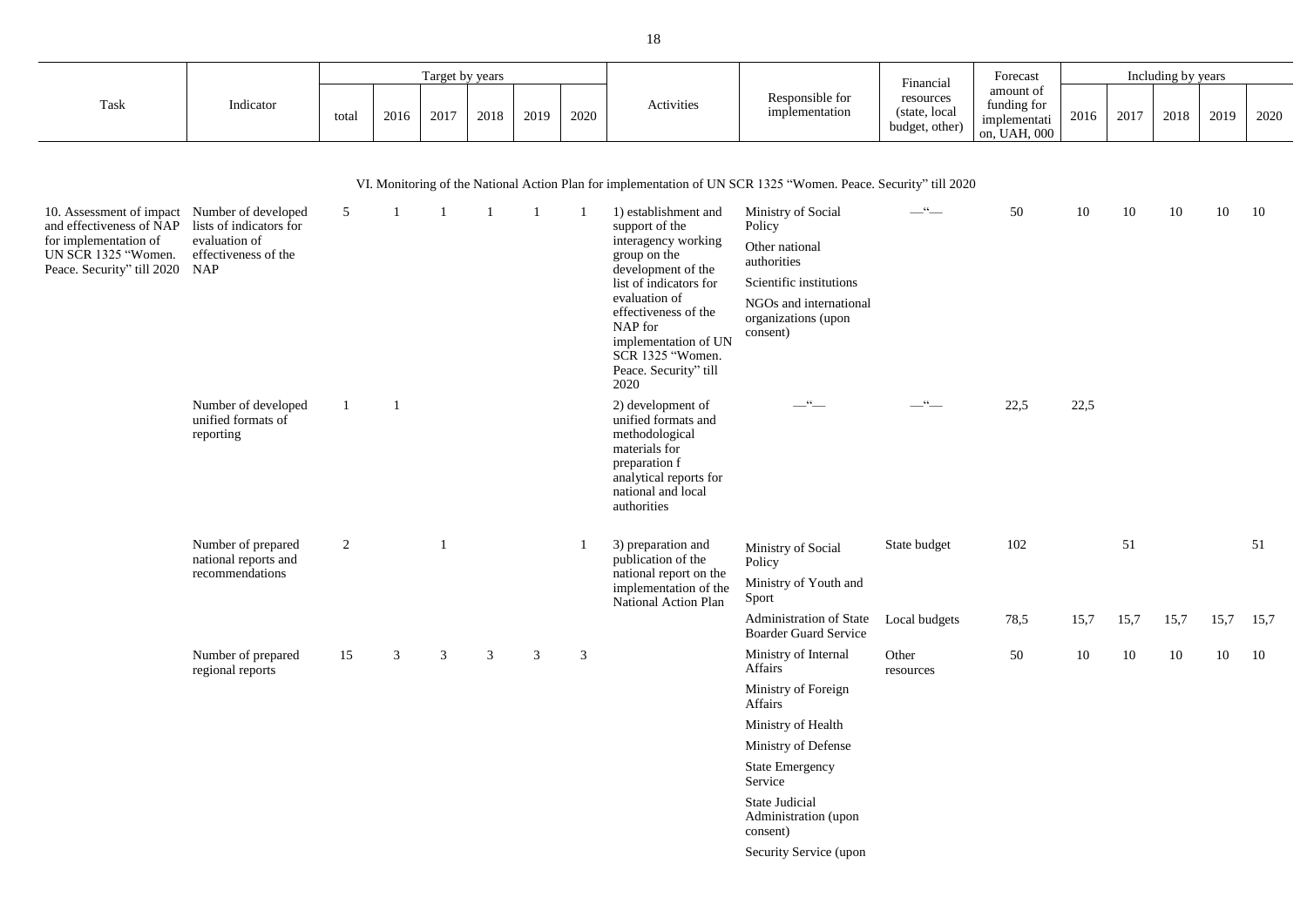| Forecast                                                 | Including by years |      |      |      |      |  |  |  |  |  |  |  |
|----------------------------------------------------------|--------------------|------|------|------|------|--|--|--|--|--|--|--|
| amount of<br>funding for<br>implementati<br>on, UAH, 000 | 2016               | 2017 | 2018 | 2019 | 2020 |  |  |  |  |  |  |  |

|      | Target by years                           |              |      |      |      |      |      |                                                                                                                                  | Financial                                                                                          |                                              | Forecast                                                 |                | Including by years |      |      |      |  |  |
|------|-------------------------------------------|--------------|------|------|------|------|------|----------------------------------------------------------------------------------------------------------------------------------|----------------------------------------------------------------------------------------------------|----------------------------------------------|----------------------------------------------------------|----------------|--------------------|------|------|------|--|--|
| Task | Indicator                                 | total        | 2016 | 2017 | 2018 | 2019 | 2020 | Activities                                                                                                                       | Responsible for<br>implementation                                                                  | resources<br>(state, local<br>budget, other) | amount of<br>funding for<br>implementati<br>on, UAH, 000 | 2016           | 2017               | 2018 | 2019 | 2020 |  |  |
|      |                                           |              |      |      |      |      |      |                                                                                                                                  | consent)                                                                                           |                                              |                                                          |                |                    |      |      |      |  |  |
|      |                                           |              |      |      |      |      |      |                                                                                                                                  | Oblast, Kyiv state<br>administrations                                                              |                                              |                                                          |                |                    |      |      |      |  |  |
|      |                                           |              |      |      |      |      |      |                                                                                                                                  | NGOsand international<br>organizations (upon<br>consent)                                           |                                              |                                                          |                |                    |      |      |      |  |  |
|      |                                           |              |      |      |      |      |      |                                                                                                                                  |                                                                                                    |                                              |                                                          |                |                    |      |      |      |  |  |
|      | Number of developed<br>recommendations    | 3600         | 1000 | 1300 |      |      | 1300 | 4) conducting surveys<br>among women<br>affected by conflicts,<br>representatives of<br>NGOs providing<br>assistance, volunteers | Oblast, Kyiv state<br>administrations<br>NGOs and international<br>organizations (upon<br>consent) | Local budgets                                | 15,5                                                     | 3 <sup>7</sup> | 6,2                |      |      | 6,3  |  |  |
|      |                                           |              |      |      |      |      |      |                                                                                                                                  |                                                                                                    |                                              |                                                          |                |                    |      |      |      |  |  |
|      | Number of developed<br>recommendations on | 1000         |      | 1000 |      |      |      | 5) conducting<br>monitoring of the                                                                                               | Ministry of Social<br>Policy                                                                       | Local budgets                                | 12                                                       | 12             |                    |      |      |      |  |  |
|      | the improvement of<br>NAP 1325            |              |      |      |      |      |      | NAP 1325<br>implementation in<br>selected regions                                                                                | Ministry of Internal<br>Affairs                                                                    | Other<br>resources                           | 200                                                      | 200            |                    |      |      |      |  |  |
|      |                                           |              |      |      |      |      |      |                                                                                                                                  | Ministry of Health                                                                                 |                                              |                                                          |                |                    |      |      |      |  |  |
|      |                                           |              |      |      |      |      |      |                                                                                                                                  | Ministry of Education<br>and Science                                                               |                                              |                                                          |                |                    |      |      |      |  |  |
|      |                                           |              |      |      |      |      |      |                                                                                                                                  | Ministry of Defense                                                                                |                                              |                                                          |                |                    |      |      |      |  |  |
|      |                                           |              |      |      |      |      |      |                                                                                                                                  | Oblast, Kyiv state<br>administrations                                                              |                                              |                                                          |                |                    |      |      |      |  |  |
|      |                                           |              |      |      |      |      |      |                                                                                                                                  | NGOs and international<br>organizations (upon<br>consent)                                          |                                              |                                                          |                |                    |      |      |      |  |  |
|      | Number of conducted<br>surveys            | $\mathbf{1}$ |      |      |      |      |      | 6) conducting surveys<br>aimed at tracking<br>changes, trends, and                                                               | Ministry of Social<br>Policy                                                                       | Other<br>resources                           | 112,5                                                    |                | 112,5              |      |      |      |  |  |
|      |                                           |              |      |      |      |      |      | public impact                                                                                                                    | National Academy of<br>Science (upon consent)                                                      |                                              |                                                          |                |                    |      |      |      |  |  |
|      |                                           |              |      |      |      |      |      |                                                                                                                                  | NGOs and international<br>organizations (upon<br>consent)                                          |                                              |                                                          |                |                    |      |      |      |  |  |
|      |                                           |              |      |      |      |      |      |                                                                                                                                  |                                                                                                    |                                              |                                                          |                |                    |      |      |      |  |  |

State budget 102 51 51 51